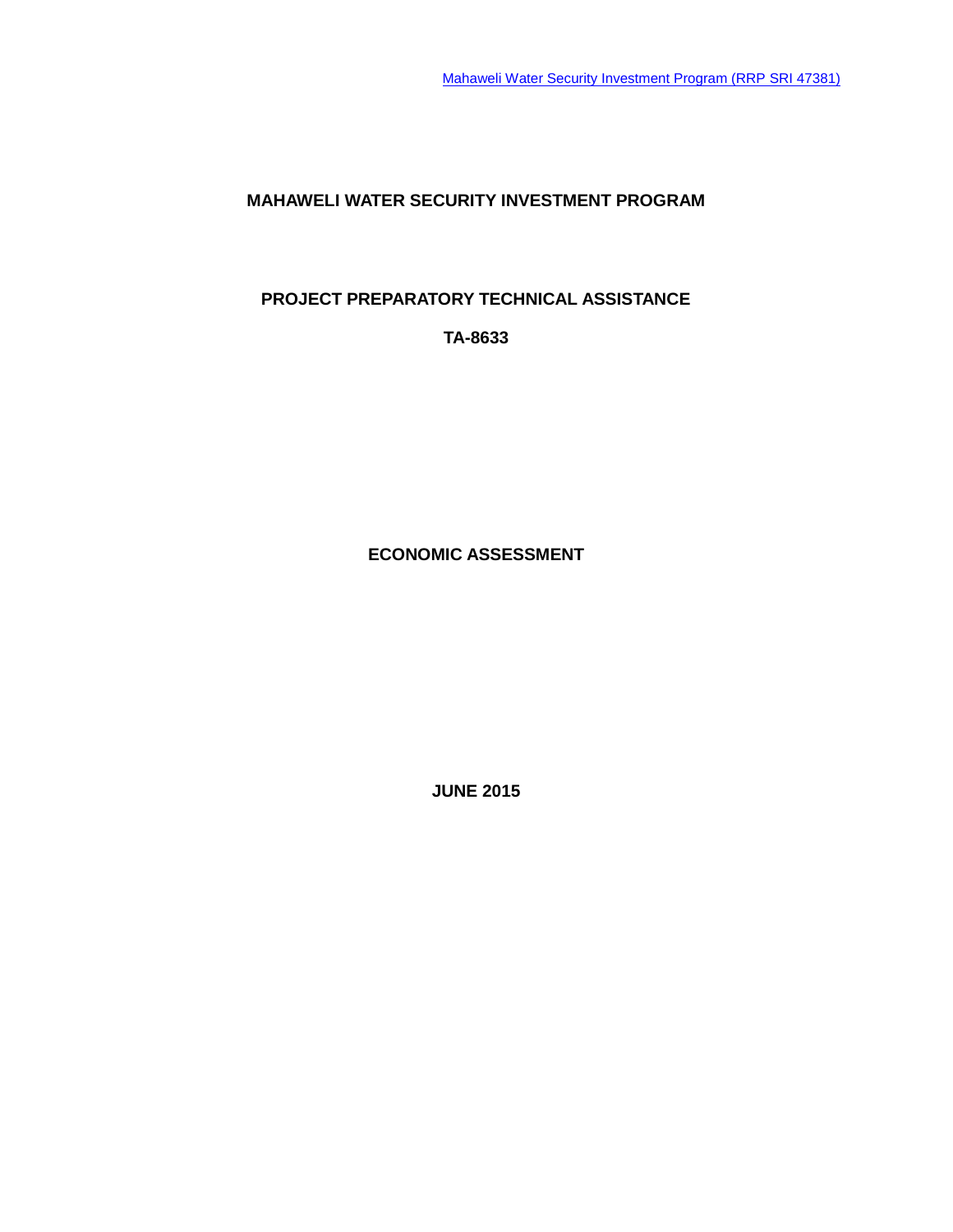# **ABBREVIATIONS**

| ADB           |                          | Asian Development Bank                           |
|---------------|--------------------------|--------------------------------------------------|
| СI            |                          | cropping intensity                               |
| <b>DMI</b>    |                          | domestic, municipal and industrial               |
| <b>EIRR</b>   |                          | economic internal rate of return                 |
| <b>ENPV</b>   | -                        | economic net present value                       |
| <b>EOCC</b>   |                          | economic opportunity cost of capital             |
| <b>GDP</b>    |                          | gross domestic product                           |
| GWh           | $\qquad \qquad -$        | gigawatt hour                                    |
| <b>KMTC</b>   | -                        | Kaluganga-Moragahakanda Transfer Canal           |
| <b>MASL</b>   | $\overline{\phantom{0}}$ | Mahaweli Authority of Sri Lanka                  |
| <b>MCB</b>    |                          | Mahaweli Consultancy Bureau                      |
| <b>MCM</b>    |                          | million cubic meter                              |
| <b>MDP</b>    | $\overline{\phantom{m}}$ | Mahaweli Development Program                     |
| MFF           | $\qquad \qquad -$        | multitranche financing facility                  |
| <b>MLBCRP</b> | $\qquad \qquad -$        | Minipe Left Bank Canal Rehabilitation Project    |
| <b>MMDE</b>   |                          | Ministry of Mahaweli Development and Environment |
| <b>NCPCP</b>  | $\qquad \qquad -$        | North Central Province Canal Program             |
| <b>NWPCP</b>  | -                        | North Western Province Canal Project             |
| O&M           |                          | operations and maintenance                       |
| <b>OFC</b>    |                          | other food crop                                  |
| <b>PPTA</b>   |                          | project preparatory technical assistance         |
| <b>SCF</b>    |                          | standard conversion factor                       |
| <b>SLRs</b>   | -                        | Sri Lankan Rupees                                |
| <b>SWRF</b>   |                          | shadow wage rate factor                          |
| <b>UECP</b>   |                          | <b>Upper Elahera Canal Project</b>               |
| <b>WOP</b>    |                          | without project                                  |
| <b>WP</b>     | -                        | with project                                     |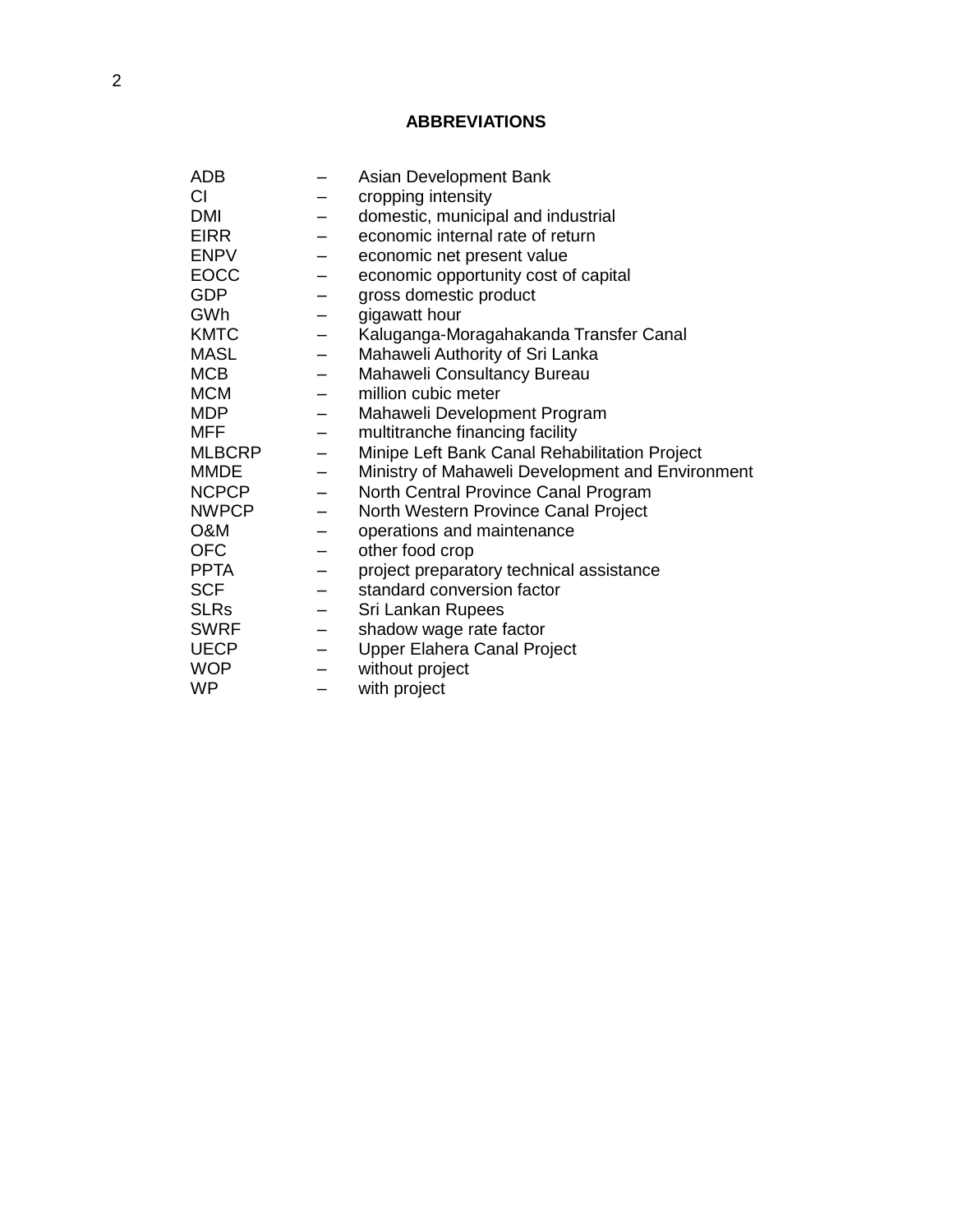# **CONTENTS**

# **Page**

|      | <b>INTRODUCTION</b>                                           |        |
|------|---------------------------------------------------------------|--------|
| II.  | <b>ECONOMIC RATIONALE</b>                                     |        |
| III. | METHODOLOGY AND DATA                                          | 2      |
|      | <b>Economic Costs</b><br>A.<br><b>Economic Benefits</b><br>В. | 5<br>6 |
| IV.  | <b>RESULTS</b>                                                | 18     |
|      | DISTRIBUTION AND POVERTY ANALYSIS                             | 19     |

# ANNEXES

| Annex 1: Relationship between Irrigation and Paddy Yields              |
|------------------------------------------------------------------------|
| Annex 2: Assumed Increase in Cropping Intensities by Sub-area          |
| Annex 3: Identifying the Impact of Improved Irrigation on Paddy Yield: |
| An Econometric Analysis                                                |

# TABLES

| Table 1: Estimation of Farm Gate Prices for Internationally Traded Commodities       | 3  |
|--------------------------------------------------------------------------------------|----|
| Table 2: Estimation of Standard Conversion Factor                                    | 4  |
| Table 3: Economic and Financial Prices of Agricultural Inputs and Outputs            | 4  |
| Table 4: Economic Investment Cost of NCPCP, 2015-2029                                | 6  |
| Table 5: Current and Projected Cropping Intensities in the Agricultural Benefit Area | -8 |
| Table 6: Harvested Area and Agricultural Production, 2030                            | 10 |
| Table 7: Results of Discounted Economic Surplus Analysis                             | 11 |
| Table 8: Principal Source of Drinking Water in DMI Benefit Area, 2012                | 12 |
| Table 9: Parameters Used For Quantifying Economic Benefits of Water Supply           | 14 |
| Table 10: Construction Cost of Selected Piped Water Supply Systems                   | 14 |
| Table 11: Electricity Generation by Source, 2008-2012                                | 16 |
| Table 12: Composition of Quantifiable Economic Benefits of NCPCP                     | 18 |
| Table 13: Sensitivity of Project EIRR to Changes in Selected Variables a             | 18 |
| Table 14: Distribution of Project Benefits                                           | 19 |
|                                                                                      |    |

# FIGURES

[Figure 1: Coverage Rates of Piped Water Supply in DMI Benefit Area, 2020-2060](#page-19-1) 16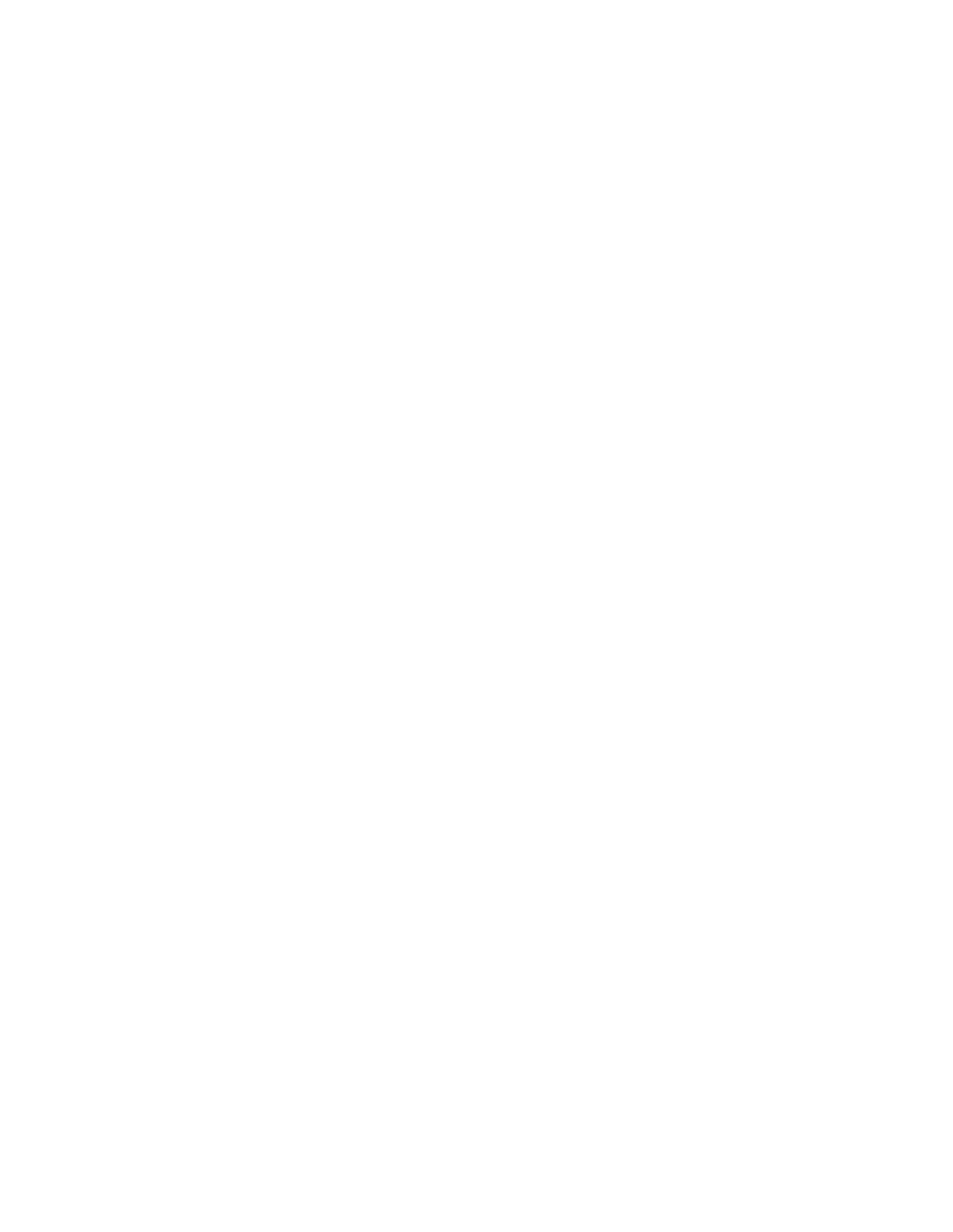### **I. INTRODUCTION**

<span id="page-4-0"></span>1. **Scope.** This supplementary appendix contains a detailed analysis of the economic costs and benefits of the North Central Province Canal Project (NCPCP). The first phase of this project involves the Minipe Left Bank Canal Rehabilitation Project (MLBCRP), the construction of the Northwest Province Canal Project (NWPCP), and the construction of the Upper Elahera Canal Project (UECP) which includes the Kaluganga-Moragahakanda Transfer Canal (KMTC). These first phase investments will be co-financed from the proceeds of ADB's proposed multitranche financing facility (MFF) for the Mahaweli Water Security Improvement Program.<sup>1</sup> The construction of the KMTC and UEC, which account for about two-thirds of the cost of Phase 1, is needed to implement Phase 2 of the NCPCP. This second phase mainly consists of the construction of the Kalinganuwara Pumping Station, the Lower Uma Oya, the Randenigala-Kaluganga Transfer Canal and the North Central Province Canal. Because the infrastructure to be financed by the MFF is needed to realize economic benefits that will accrue upon completion of the Phase 2 investments (and is indeed designed at the scale that is required to realize these benefits), the economic analysis presented here covers the entire NCPCP, instead of the part that will be co-financed by the MFF.

2. **Structure.** The remainder of this supplementary appendix is structured as follows. Section II validates the economic rationale of undertaking NCPCP. Section III first gives an overview of the methodology that was used to estimate the economic costs and benefits of It then presents estimates of investment costs and incremental O&M costs, expressed in economic prices, followed by estimates of quantifiable economic benefits from: (i) increased agricultural production, (ii) increased provision of raw water for domestic, municipal and industrial (DMI) uses, and (iii) increased hydropower generation. Section III also discusses economic benefits that cannot be quantified accurately because of methodological difficulties. Section IV compares quantifiable economic cost and benefits, and presents sensitivity analyses. Section V contains a distribution and poverty analysis.

# **II. ECONOMIC RATIONALE**

<span id="page-4-1"></span>3. **Macroeconomic assessment.** Since the end of the civil war in 2009, Sri Lanka has witnessed rapid economic growth. From 2010 to 2013, GDP increased by over 7% per annum in real terms. The poverty head count dropped from 15.2% in 2006/07 to 6.5% in 2012. From 2009 to 2013, the share of the agricultural sector dropped from 12.0% to 10.8% of real GDP. Nonetheless, the agricultural sector continues to employ over 30% of the nation's labor force, a percentage that has remained stable since 2000. The agricultural sector therefore remains important to the Sri Lankan economy, both in terms of economic outputs and employment. The sector is especially important in the central and northern provinces, where it accounts for 20- 25% of regional GDP and employs over 50% of the labor force.<sup>2</sup>

4. **Demand analysis.** At present, over 50% of the population in the NCPCP's beneficiary area is dependent on irrigated agriculture. Cropping intensities in existing cultivated areas are suppressed, mainly because of persistent water shortages. There is consequently a strong demand by farmers for additional irrigation water to increase agriculture production, which currently mostly consists of paddy, and allow the cultivation of higher value-added crops. The project would also help to improve food security in the area, which is lower than in most other parts

 $\overline{a}$ 

<sup>&</sup>lt;sup>1</sup> Previously called "Water Resources Development Investment Program".

<sup>2</sup> *Economic and Social Statistics of Sri Lanka 2014*. Central Bank or Sri Lanka.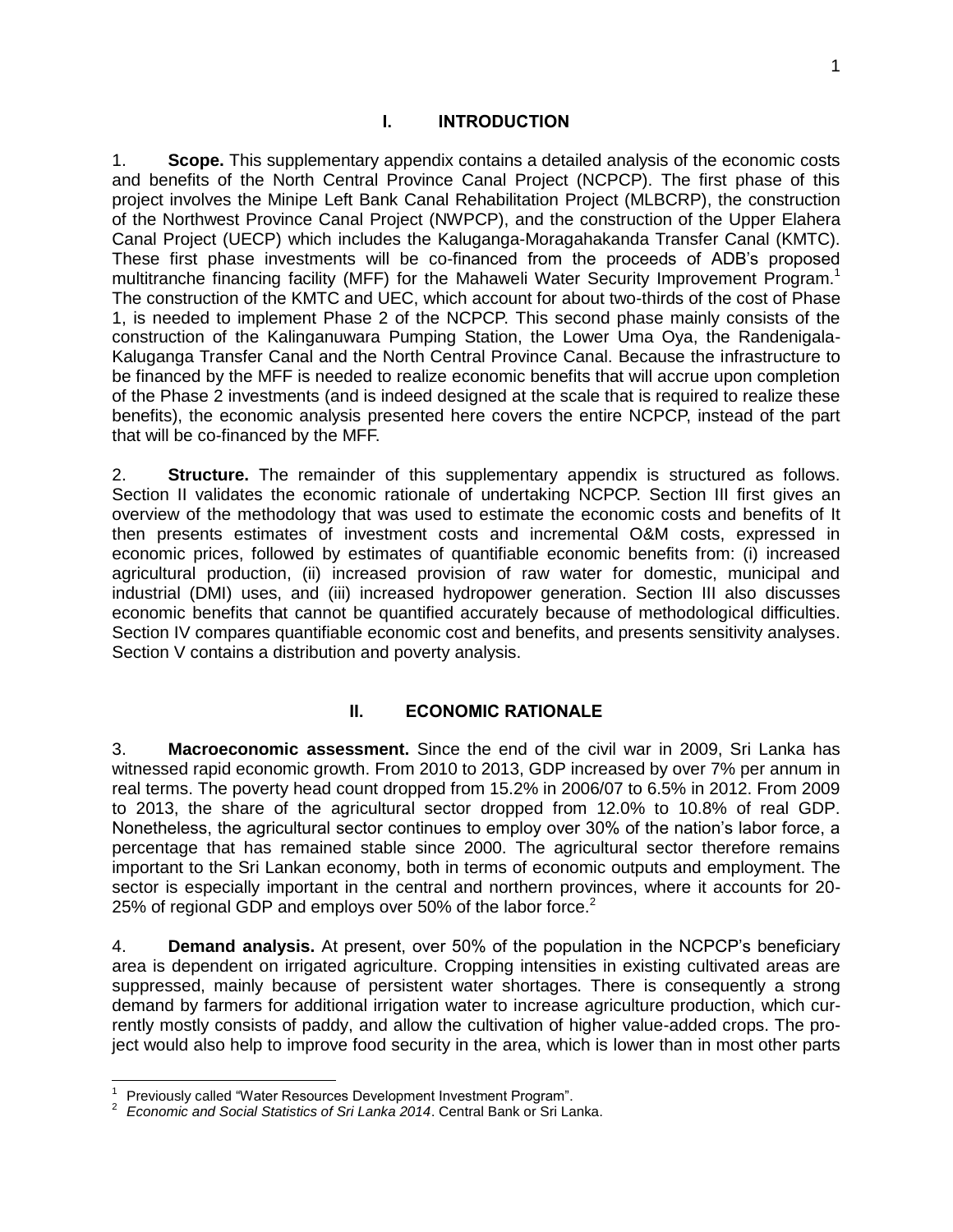of Sri Lanka. Given the limited agriculture production and food insecurity status of the project area, a strong local demand is anticipated for the additional agriculture production generated by the project.

5. **Rationale.** The NCPCP will improve deliveries of irrigation water and provide raw water to water utilities and hydropower plants. These are private goods that can, in principle, be delivered to individual customers. However, because farmers are presently exempt from paying irrigation water charges, it is not possible for the private sector to undertake the project on a financially profitable basis. Without some form of public intervention, the market will construct no (or fewer) irrigation water infrastructure than is optimal from a societal point of view. To address this market failure, government intervention is proposed in the form of capital grants and––to the extent required––O&M subsidies.

6. **Project alternatives.** The proposed NCPCP is the least-cost option that was identified to achieve the objective of providing water to the project area whilst minimizing adverse impacts on the existing system and the environment. A large number of studies and simulations were undertaken to select the infrastructure that would best achieve this objective. The main reasons for choosing the selected option can be summarized as follows: $3$ 

- (i) shortest transfer route length compared to alternative options studied,
- (ii) least environmental damage compared to alternative options studied,
- (iii) optimization of infrastructure to be developed under the Moragahakanda and Kaluganga Reservoir projects which are currently under construction, and
- (iv) enhanced flexibility with regard to regulation of flows.

# **III. METHODOLOGY AND DATA**

<span id="page-5-0"></span>7. **Overview.** An economic analysis of was prepared for NCPCP in accordance with ADB's *Guidelines for the Economic Analysis of Projects* (1997). The guidelines describe four basic steps to analyzing the economic viability of a project. These steps are:

- (i) identify economic costs and benefits
- (ii) quantify economic costs and benefits (comparing with-project and without-project situations for each alternative)
- (iii) value economic costs and benefits
- (iv) compare benefits and costs

8. **Identification and quantification of economic costs and benefits.** The project's incremental economic costs and benefits were identified and (to the extent possible) quantified for the period 2015-2060 (30-year implementation period from completion of Phase 2). All costs and benefits were expressed in mid-2014 economic prices including physical contingencies, but excluding transfer payments (such as taxes, duties and subsidies). The economic cost-benefit analysis was conducted at the domestic price level (domestic price numeraire).

9. **Valuation of economic costs and benefits.** For internationally traded inputs and outputs, economic prices (at farm gate) were derived from international border prices adjusted for the cost of transportation, handling, processing and packing (Table 1). For non-traded inputs and outputs, financial prices were obtained from local markets and converted into economic prices using the standard conversion factor (see Table 2 for an estimation of the SCF). The

 3 For details, refer to *Pre-Feasibility Study for the Implementation of North Central Province Canal* (MCB, 2012).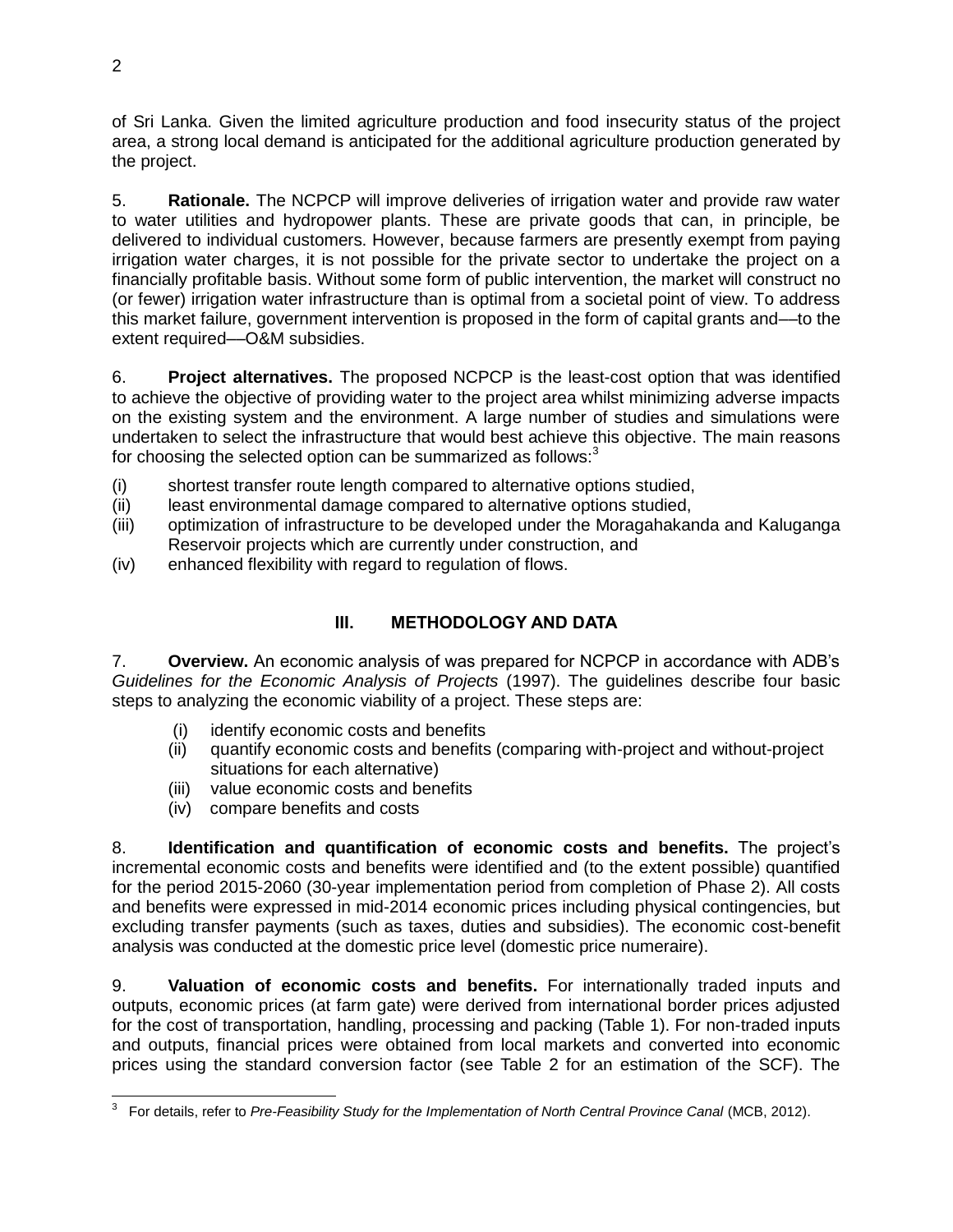economic price of farm labor was estimated by applying a shadow wage rate factor (SWRF) of 0.7 to the financial price of this input. For an overview of economic and financial prices of agricultural inputs and outputs used in this analysis, see Table 3.

10. **Comparison of economic benefits and costs.** A project is deemed economically feasible if the economic net present value (ENPV) of the project's discounted (net) benefit streams is at least zero, or if economic internal rate of return (EIRR) of these benefit streams exceeds the economic opportunity cost of capital (EOCC) that was employed to finance the project. For the purpose of assessing the economic viability of the project, the assumed EOCC was 12%. 4

<span id="page-6-0"></span>

| <b>Item</b>                                | <b>Rice</b>           | <b>Sugar</b> | Urea                   | <b>TSO</b>    | <b>Potash</b>       |
|--------------------------------------------|-----------------------|--------------|------------------------|---------------|---------------------|
| International commodity rate (\$/ton)*     | 435                   | 380          | 316                    | 413           | 287                 |
| Adjustment factor**                        | 1.43                  | 5.00         | 1.00                   | 1.00          | 1.00                |
| Adjusted price (\$/ton)                    | 305                   | 76           | 316                    | 413           | 287                 |
| Freight and insurance (\$/ton)             | 30                    | 8            | 32                     | 41            | 29                  |
| Conversion rate (SLRs/\$)***               | 130                   | 130          | 130                    | 130           | 130                 |
| CIF Colombo price (SLRs)                   | 43,618                | 10,883       | 45,308                 | 59,141        | 41,098              |
| Handling and transport from Colombo (SLRs) | 3,053                 | 762          | 3,172                  | 4,140         | 2,877               |
| Price at project area (SLRs)               | 46,671                | 11,645       | 48,479                 | 63,281        | 43,975              |
| less: processing/packing charges (SLRs)    | 1,400                 | 349          |                        |               |                     |
| less: transport farm to market (SLRs)      | 700                   | 1,747        | 727                    | 949           | 660                 |
| Farm gate price (SLRs)                     | 44,571                | 9,549        | 47,752                 | 62,331        | 43,315              |
|                                            |                       |              |                        |               |                     |
| <b>Item</b>                                | Ground<br><b>Nuts</b> | <b>Maize</b> | Dry<br><b>Chillies</b> | Green<br>Gram | <b>Big</b><br>Onion |
| International commodity rate (\$/ton)*     | 1,276                 | 257          | 1,173                  | 1,230         | 333                 |
| Adjustment factor**                        | 1.02                  | 1.02         | 1.02                   | 1.02          | 1.02                |
| Adjusted price (\$/ton)                    | 1,251                 | 252          | 1,150                  | 1,206         | 326                 |
| Freight and insurance (\$/ton)             | 125                   | 25           | 115                    | 121           | 33                  |
| Conversion rate (SLRs/\$)***               | 130                   | 130          | 130                    | 130           | 130                 |
| CIF Colombo price (SLRs)                   | 179,138               | 36,100       | 164,660                | 172,660       | 46,750              |
| Handling and transport from Colombo (SLRs) | 12,540                | 2,527        | 11,526                 | 12,086        | 3,273               |
| Price at project area (SLRs)               | 191,678               | 38,627       | 176,186                | 184,746       | 50,023              |
| less: processing/packing charges (SLRs)    | 5,750                 | 1,159        | 5,286                  | 5,542         | 1,501               |
| less: transport farm to market (SLRs)      | 2,875                 | 579          | 2,643                  | 2,771         | 750                 |

### **Table 1: Estimation of Farm Gate Prices for Internationally Traded Commodities**

Source: World Bank Pink Sheets (Q3-2014), except big onion, dry chillies, maize and green gram (CIF Colombo prices taken from Harti Monthly Food Bulletin, August 2014)

\*\* Adjustment factor of 1.02 applied to ground nuts, maize, dry chillies, green gram and big onion to correct for differences in quantity and quality. Adjustment factor of 1.43 used for rice to enable comparison with paddy (which contains husk). Adjustment factor of 5.00 used for sugar to enable comparison with sugar cane.

\*\*\* As of 1 July 2014.

j

<sup>4</sup> The *Guidelines for the Economic Analysis of Projects* state that "The Bank would expect to…accept independent projects and subprojects with an EIRR between 10 and 12% for which additional unvalued benefits can be demonstrated, and where they are expected to exceed unvalued costs".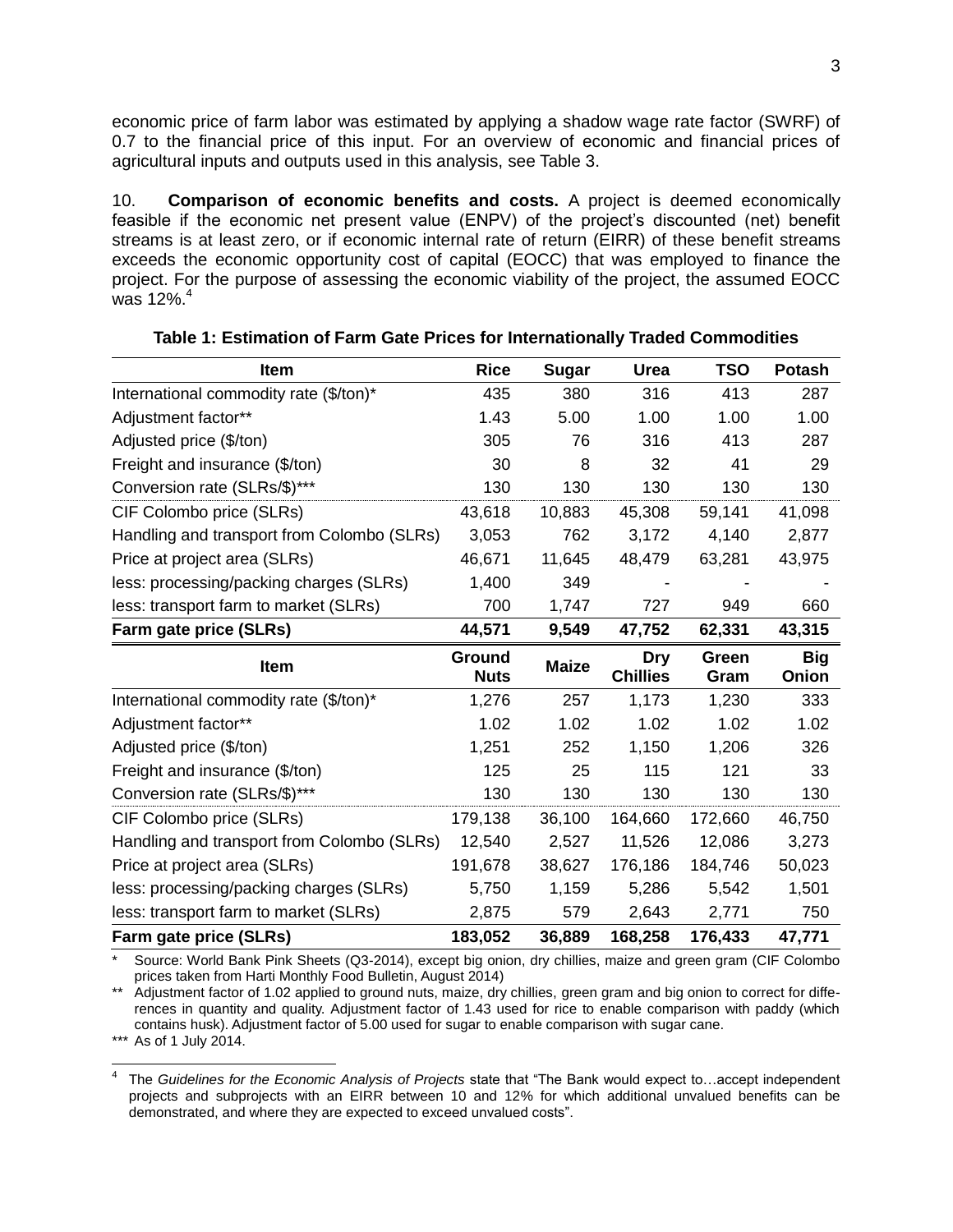<span id="page-7-0"></span>

| ווטוווט בחבט,        |   |       |       |       |       |         |
|----------------------|---|-------|-------|-------|-------|---------|
|                      |   | 2009  | 2010  | 2011  | 2012  | Average |
| Total imports        | М | 814   | 974   | 1,168 | 1,246 | 1,050   |
| Total exports        | X | 1,173 | 1,520 | 2,241 | 2,441 | 1,844   |
| Import duties*       | D | 177   | 179   | 205   | 240   | 200     |
| Sales tax on imports |   | 68    | 100   | 121   | 120   | 102     |
| Subsidies on imports | S | 27    | 26    | 30    | 36    | 30      |
| <b>Export duties</b> | E | ာ     | っ     | 3     | 3     | 2       |
| Export rebates       | R |       |       |       |       |         |
| SCF**                |   | 0.90  | 0.91  | 0.92  | 0.92  | 0.91    |

#### **Table 2: Estimation of Standard Conversion Factor**  $(CI<sub>DA</sub> billion)$

Source: ADB, based on Central Bank of Sri Lanka (2014)

\* Sum of import duties, import cess levies, ports and airport levy, nation building tax and special commodity levy \*\* Computed as  $(M+X) / [(M+T_M) + (X-T_X)]$ , where M: CIF value of imports, X: = FOB value of exports, T<sub>M</sub>: net value of

<span id="page-7-1"></span>taxes on imports (Tm=D+T-S),  $T_X$ : net value of taxes on exports ( $T_X$  = E-R).

## (SLRs) **Investment Cost Item Investment Cost Item Price Financial Price\* Conversion Factor\*\* Tradable Outputs** Paddy kg 44.6 33.9 1.31 Maize kg 36.9 33.3 1.11 Dry chillies **blue contract and the Contract Contract August 2016** 168.3 150.0 1.12 Green gram **by Community Community Community Community Community Community Community Community Community Community Community Community Community Community Community Community Community Community Community Community Communi** Ground nut 1.34 Big onion **by Reserve Controller Controller Controller Controller Controller Controller Controller Controller Controller Controller Controller Controller Controller Controller Controller Controller Controller Controller Co** Sugarcane kg  $\frac{1}{2}$  kg  $\frac{9.5}{3.4}$  2.84 **Non-Tradable Outputs** Banana kg 48.6 53.1 0.91 Vegetables kg 25.4 27.7 0.91 **Tradable Inputs** Fertilizer for paddy by the set of the kg and 48.9\*\*\* 7.0 6.98 Fertilizer for other agricultural produce kg  $48.9***$  25.0 1.96 **Non-Tradable Inputs** Farm labor **day 420** 600 0.70 Other non-tradable inputs (varies by type of input) 0.91

| Table 3: Economic and Financial Prices of Agricultural Inputs and Outputs |  |
|---------------------------------------------------------------------------|--|
| $(CI_{D_0})$                                                              |  |

Source: ADB, based on World Bank (104), MCB (2012) and Harti Monthly Food Bulletin (August 2014)

\* Financial prices of outputs computed based on average market prices in dry zone (Q4-2013 to Q3-2014).

\*\* Economic Price / Financial Price (implied or directly estimated)

\*\*\* Weighted average for urea, TSP and potash (weight computed from import volumes during 2009-2012.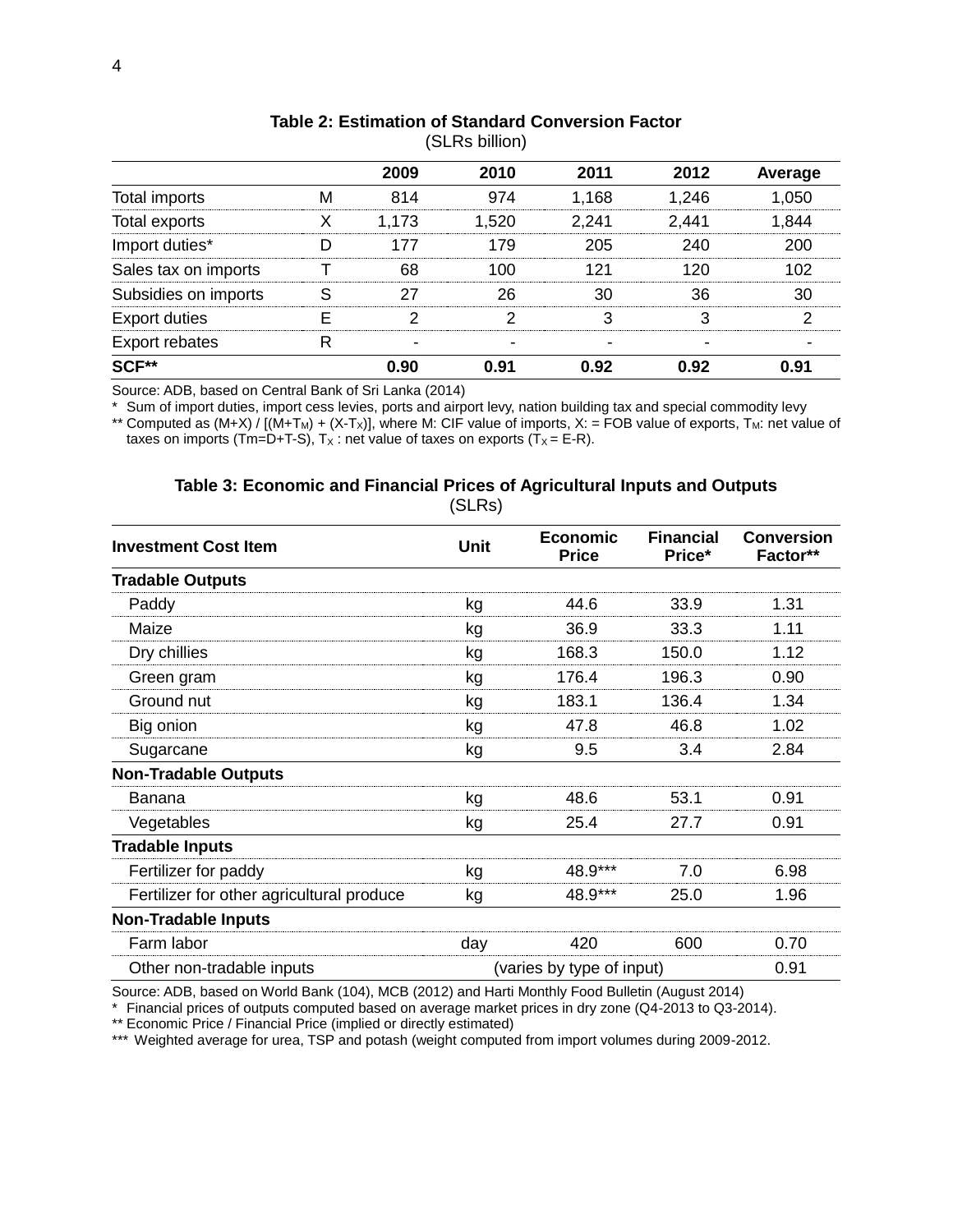## <span id="page-8-0"></span>**A. Economic Costs**

11. **Types of economic costs.** An assessment of the economic costs and benefits of a project should only consider costs and benefits that would not arise without that project. The incremental economic costs of the proposed NCPCP consist of the project's:

- (i) incremental economic investment cost of Phase 1 and Phase 2 infrastructure
- (ii) incremental economic cost of operations and maintenance (O&M) of this infrastructure during the project's economic lifetime

The economic cost of adverse social impacts was not estimated separately, because the economic investment cost already includes the cost of compensating affected persons for economic losses caused by the project.<sup>5</sup> The economic cost of adverse environmental impacts was deemed negligible, and the economic investment cost also already contains a provision for environmental mitigation.

12. **Incremental economic investment cost.** This cost consists of the investment cost of the proposed infrastructure for NCPCP, including project management costs, and the cost of environment and social mitigation. The total economic investment cost of NCPCP was estimated at SLRs 202 billion (or approximately \$1.55 billion), of which 35% for Phase 1 and the remaining 65% for Phase 2 (Table 4). As described in para 9, all economic costs are expressed in mid-2014 economic prices including physical contingencies. Phase 1 investments will be undertaken during 2015-2024, and the cost of these investments was based on detailed estimates prepared by the Ministry of Mahaweli Development and Environment (MMDE) and adjusted based on reviews by ADB.<sup>6</sup> Phase 2 investments are scheduled for 2015-2017 (Kalinganuwara Pumping Station) and 2020-2029 (other Phase 2 investments). The cost of these investments was based on indicative estimates presented in a pre-feasibility study that was prepared by the Mahaweli Consultancy Bureau (MCB) for MMDE in 2012. The investment cost of both phases includes an allocation for the cost of rehabilitating minor tanks, to ensure that the benefits from the primary irrigation infrastructure accrue to the intended beneficiaries. As mentioned in paragraph 4, the economic lifetime of the project was conservatively estimated at 30 years from completion of the construction of Phase 2 investments. To reflect the benefits that may accrue after the end of the project's economic lifetime in 2060, the residual value of the project was set at 20% of the economic investment cost.

- 13. **Incremental economic O&M cost.** This is the incremental cost of two items:
	- (i) **Routine O&M.** This cost mainly consists of pumping costs and the cost of cleaning and minor repairs of project assets. Pumping costs were estimated at 1% per year of the economic investment cost. The annual cost of other routine O&M costs was estimated at 0.5% of the economic investment cost, but does not include incremental O&M costs that will be borne by farmers (which will be taken into account when estimating net economic benefits from increased agricultural production). The O&M cost estimates were verified with MMDE, and are broadly in line with estimates in MCB's pre-feasibility study of 2012.

<sup>-&</sup>lt;br>5 An alternative approach is to estimate economic losses to affected persons separately, and to treat compensation payments as transfer payments. This exercise would, in all likelihood, have a very similar impact on the net economic benefits of the project, but was not undertaken because resettlement and compensation costs account for less than 0.4% of the total project cost and were therefore not material.

<sup>&</sup>lt;sup>6</sup> Previously called Ministry of Irrigation and Water Resources Management<br><sup>7</sup> Economia Apolygia in Financial and Feanamia Tarma of the North Can

*Economic Analysis in Financial and Economic Terms of the North Central Province Canal Project of Mahaweli Development Program* (MCB, 2012). The Phase 2 investment costs presented in the study were converted into mid-2014 economic prices, assuming that the cost structure of these investments were the same as in Phase 1.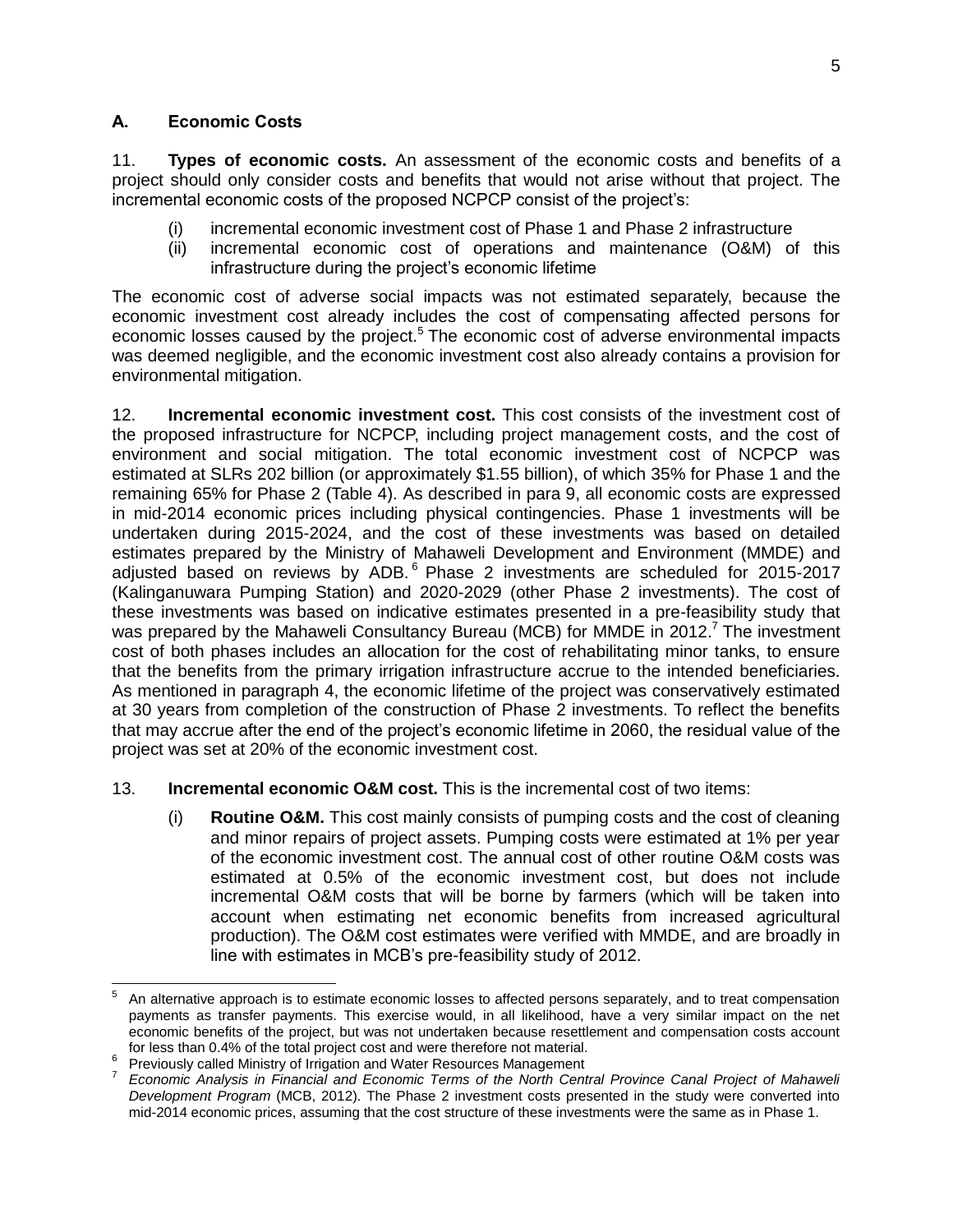(ii) **Replacement.** The economic lifetime of canals, dams and other civil structures is similar to the economic lifetime of NCPCP (30-40 years). This is not the case, however, for hydraulic steel structures and mechanical equipment, which have an estimated economic lifetime of 20-25 years. The replacement cost of these items was estimated at 10% of the economic investment cost, and replacement was assumed to take place once during the project's economic lifetime, in 2050.

<span id="page-9-1"></span>

|                               | (constant mid-2014 prices) |            |        |
|-------------------------------|----------------------------|------------|--------|
| <b>Investment Cost Item</b>   | <b>Construction Period</b> | SLRs (bn)* | %Total |
| <b>PHASE 1</b>                |                            | 71 A       |        |
| <b>MLBCRP</b>                 | 2015-2019                  | 2 R        |        |
| <b>NWPCP</b>                  | 2015-2022                  | 15.3       |        |
| UECP                          | 2015-2024                  | 46 3       |        |
| $Other**$                     | 2015-2024                  | 7 O        |        |
| <b>PHASE 2*</b>               |                            | 130.4      |        |
| Kalinganuwara Pumping Station | 2015-2019                  | 24.9       |        |

Other Phase 2 investments 2020-2029 105.5 52 **TOTAL 201.8 100** 

#### **Table 4: Economic Investment Cost of NCPCP, 2015-2029**   $(201 \text{ m})^2$

Source: ADB, based on MCB (2012)

\* Project management, capacity building, environmental mitigation, social mitigation

\*\* Includes the cost of project management and environmental and social mitigation

### <span id="page-9-0"></span>**B. Economic Benefits**

14. **Types of economic benefits.** The NCPCP will finance investments in infrastructure that will enable the implementing agencies to divert water from the Mahaweli River to water-scarce areas in and around the North Central Province (NCP). Upon completion of the proposed investments, the available supply of water is expected to increase by over 1,200 million cubic meters (MCM) per year.<sup>8</sup> The increase in available water will be allocated to hydropower, DMI uses and agriculture. The following quantifiable economic benefits were considered:

- (i) **Economic benefits from increased agricultural production.** The increase of irrigation water is expected to result in crop yield increases within existing cultivation areas and in increased cultivated areas.
- (ii) **Economic benefits from increased provision of raw water for domestic, municipal and industrial uses.** These consist of economic benefits from improved sources of non-piped drinking water (which mainly consists of avoided health costs and reductions in the cost of obtaining water), and the benefits of improved sources of piped drinking water. The latter benefits are derived from reductions in the cost of supplying water and the acceleration of piped water coverage vis-à-vis the "without project" scenario.
- (iii) **Economic benefits from increased hydropower generation.** Until the completion Phase 1, the project will provide a modest increase in the country's hydropower generation. The economic benefits of the expected increase are partly

<sup>8</sup> <sup>8</sup> *Water Balance Study of NCP Canal Project* (MCB, 2012). This section heavily relies on this study, which is hereinafter also referred to as "the Water Balance Study".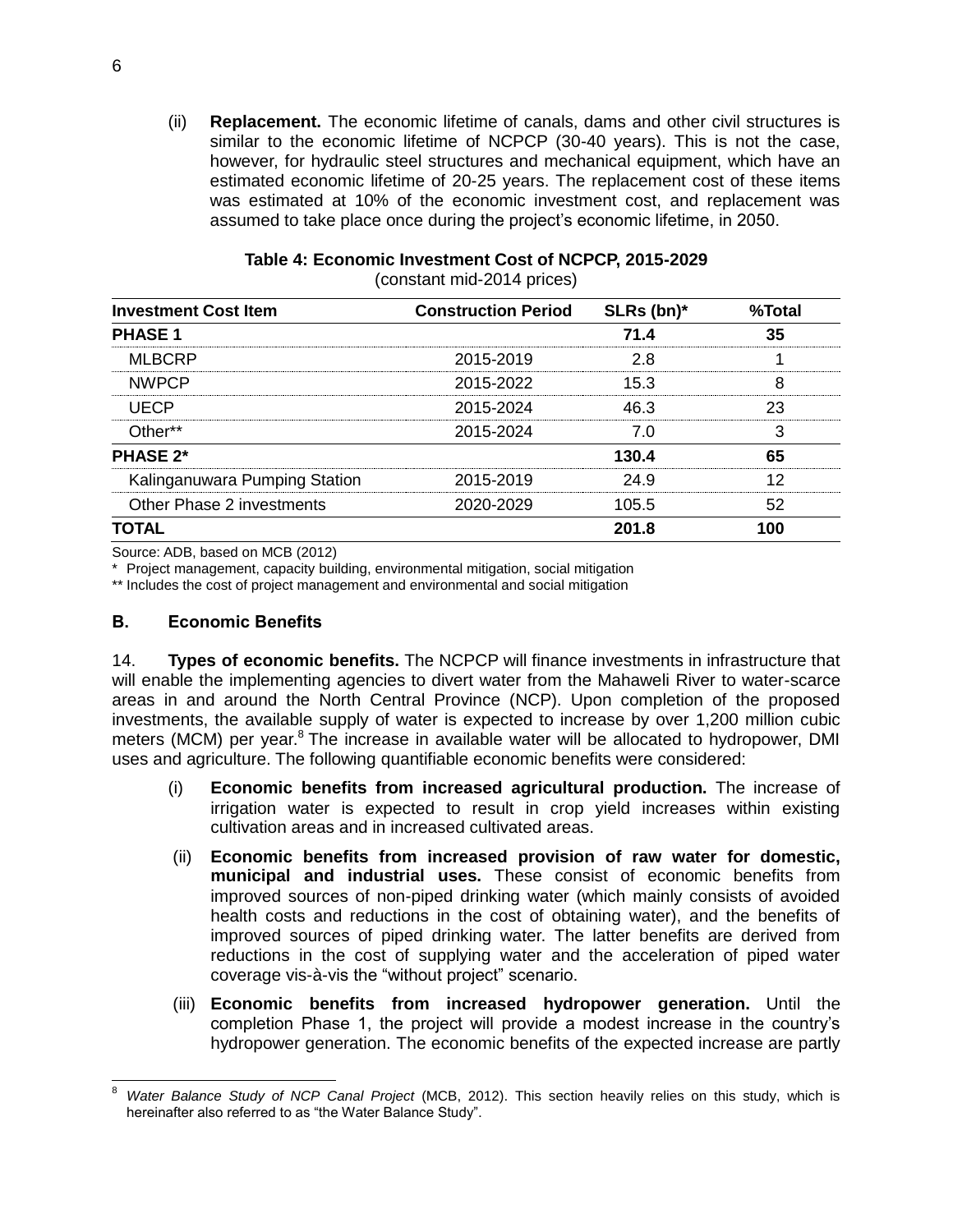offset upon completion of the NCP Canal in 2029, after which overall hydropower generation will then be slightly lower than without the project.

In addition to the quantifiable benefits from increases in agricultural production, DMI water, hydropower generation, the following benefits were assessed qualitatively: increased food selfsufficiency, and increased internal security.

# **1. Economic Benefits from Increased Agricultural Production**

15. **Overview.** The primary economic benefit of NCPCP is increased agricultural production through improved deliveries of irrigation water. More specifically, improved irrigation water supply is expected to result in:

- (i) an increase in the cropping intensity (CI) on existing cultivated areas (the cropping intensity is the fraction of the cultivated area that is harvested),
- (ii) an increase in paddy yields owing to secured supply of water, and
- (iii) an increase in the production of high-value crops (such as fruit and vegetables); this effect is not only expected because high-value crops require a reliable supply of irrigation water, but also because farmers tend to fulfill their own paddy needs first before growing other food crops

In addition, the project will invest in an institutional support program to help the implementing agencies better manage their existing irrigation infrastructure. These investments are also expected to result in increases in water productivity, which would result either in increases in cropping intensity or maintain the same level of cropping intensity using less water.

16. **Structure of the analysis.** The economic analysis of benefits from increased agricultural production proceeds as follows:

- (i) **Step 1: Estimate agricultural production without project.** In the absence of the project, yields are expected to decrease as a result of climate change.
- (ii) **Step 2: Estimate increases in cropping intensities.** The project is expected to increase yields in areas that are currently cultivated and irrigate areas that are currently not cultivated. Both types of increases were measured by estimating increases in cropping intensities. The result of the first step is an estimate of the increase in the total harvested area compared to the "without project" scenario.
- (iii) **Step 3: Estimate changes in cropping patterns.** The project would enable farmers to increase the production of crops with a higher value added than paddy. The result of this step is the definition of a realistic crop mix in the benefit area.
- (iv) **Step 4: Estimate economic surplus.** The consumer and producer surplus was estimated for each crop in the selected mix, and converted to net economic benefits by crop, expressed in mid-2014 rupees.

17. **Step 1: Estimate agricultural production without project.** The project will improve irrigation in an area of about 232,500 hectares of irrigable land in Sri Lanka's dry zone ("the Agricultural Benefit Area"). About 214,500 hectares is currently already used to grow crops, mostly paddy, and the remaining 18,000 hectares will be cultivated upon completion of Phase 1. According to a recent analysis, air temperatures in the project area will be 1.3ºC to 1.7ºC higher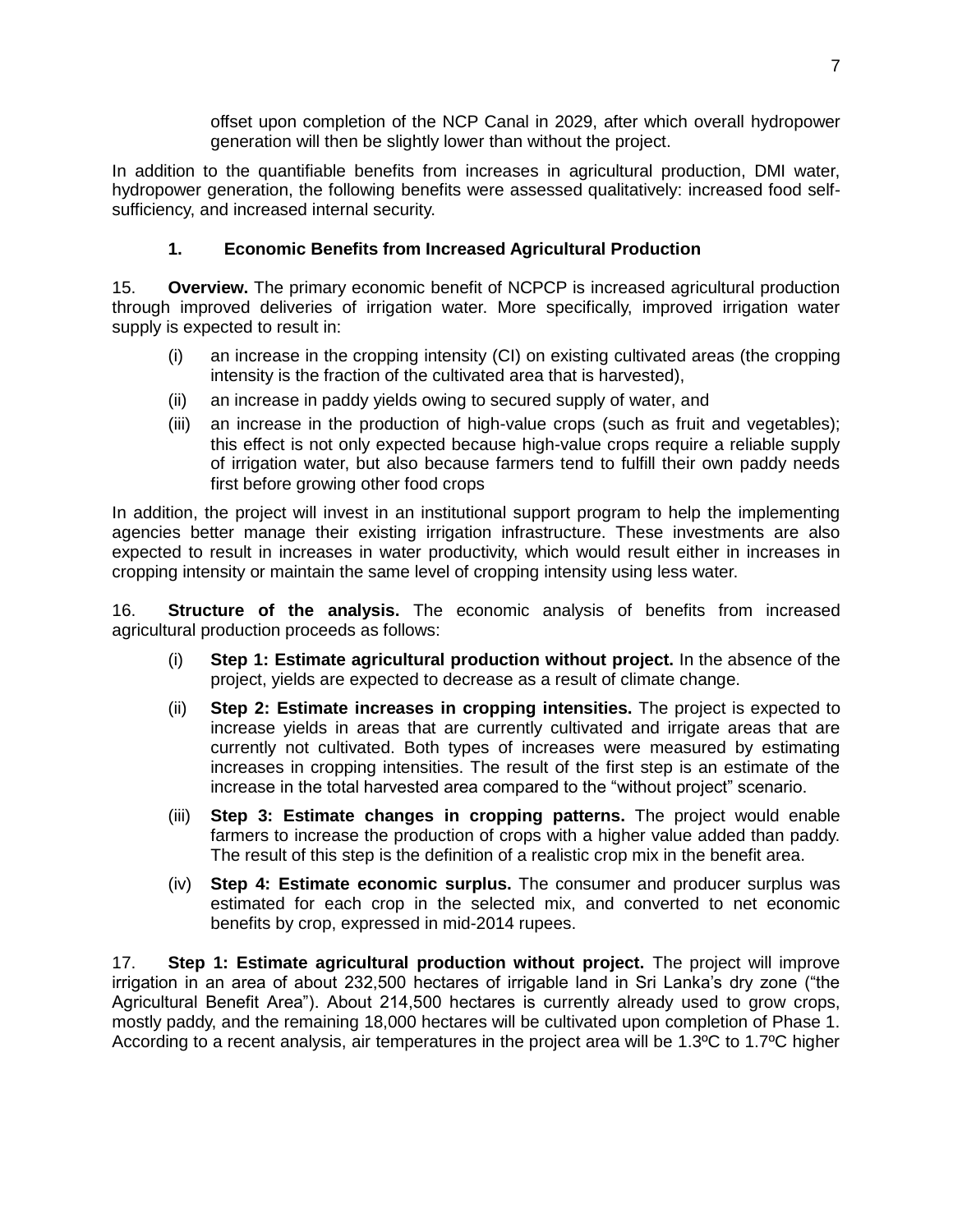in 2050 than during 1961-1990.<sup>9</sup> Lobell et al. estimate that paddy yields in South Asia will, on average, decrease by 4.0 percent per 1ºC temperature increase.<sup>10</sup> These parameters were used to estimate the decrease in agricultural production in the "without project" (WOP) scenario. It was assumed that agricultural production would not decrease because of climate change in the "with project" (WP) scenario as the newly built irrigation infrastructure would be able to absorb adverse changes in the availability of water for agriculture.

18. **Step 2: Estimate increases in cropping intensities.** At present, cropping intensities in existing cultivated areas in the Agricultural Benefit Area are suppressed, mainly because of persistent shortages of irrigation water (see Annex 1 for an overview of the relationship between irrigation and paddy yields in the dry zone). Records of the Mahaweli Authority of Sri Lanka (MASL) indicate that cropping intensities are about 50% lower in Yala (the dry season, which usually lasts from May to August) than in Maha (the wet season, which starts in September ends in March of the following year). To assess the potential impact of NCPCP on agricultural production, the Agricultural Benefit Area was divided in 27 smaller homogeneous areas. For each of these sub-areas, MMDE identified current cropping intensities (CIs) based on MASL records and prepared forecasts of cropping intensities that would be realized upon completion of the required irrigation infrastructure. The weighted average CI of the entire Agricultural Benefit Area is projected to increase by about 31%, from 1.42 now to 1.86 upon completion of Phase 2. (An econometric analysis for paddy production in the whole of Sri Lanka showed that moving from rain-fed to irrigated water supply would increase average paddy yields by at least 30%; see Annex 3). For obvious reasons, projected increases are higher for areas where irrigation is poor or mediocre than in areas that are already well-irrigated (see Table 5 for a summary; refer to Annex 2 for assumptions by sub-area.) The assumed increases are deemed conservative: MMDE assumes that CIs in well-irrigated areas will increase by about 3%, from 1.87 to 1.93; and, upon completion of NCPCP, when the entire Agricultural Benefit Area will receive adequate supplies of irrigation water in both seasons, CIs in areas that are currently not well irrigated are assumed to increase to 1.80, which is 4% lower than CIs that are already achieved now in areas with good irrigation (1.87).

<span id="page-11-0"></span>

|                                  |                          | <b>Current Cropping Intensity</b> |       | <b>Projected Cropping Intensity*</b> |      |       |
|----------------------------------|--------------------------|-----------------------------------|-------|--------------------------------------|------|-------|
| Type of area                     | Maha                     | Yala                              | Total | Maha                                 | Yala | Total |
| Currently cultivated             |                          |                                   |       |                                      |      |       |
| - Good irrigation (CI>1.5)       | 1.00                     | 0.87                              | 1.87  | 1.00                                 | 0.93 | 1.93  |
| - Medium irrigation (CI 1.0-1.5) | 0.76                     | 0.47                              | 1.23  | 1.00                                 | 0.80 | 1.80  |
| - Poor irrigation (CI <1.0)      | 0.79                     | 0.02                              | 0.81  | 1.00                                 | 0.80 | 1.80  |
| Currently idle land              | $\overline{\phantom{0}}$ | $\blacksquare$                    | ٠     | $0.63**$                             | 0.89 | 1.52  |
| <b>ALL AREAS</b>                 | 0.86                     | 0.57                              | 1.42  | 0.97                                 | 0.89 | 1.86  |

**Table 5: Current and Projected Cropping Intensities in the Agricultural Benefit Area**

Source: ADB, based on MASL (current cropping intensities) and MMDE (projected cropping intensities)

In first year after completion of relevant irrigation infrastructure

\*\* CI < 1.00 because part of the currently idle land will be allocated to sugar cane, where harvests are assumed to take place during Yala only

19. It is important to note that cropping intensities projected by MMDE were based on the assumption that improved deliveries of irrigation water will be used exclusively to grow more

j

<sup>9</sup> C. S. De Silva. *Impact of Climate Change on Water Resources and Agriculture in Sri Lanka*. Proceedings of the International Conference on Climate Change Impacts and Adaptations (2013).

<sup>10</sup> D.B. Lobell et al. *Prioritizing Climate Change Adaptation Needs for Food Security in 2030* (Science, Feb 2008).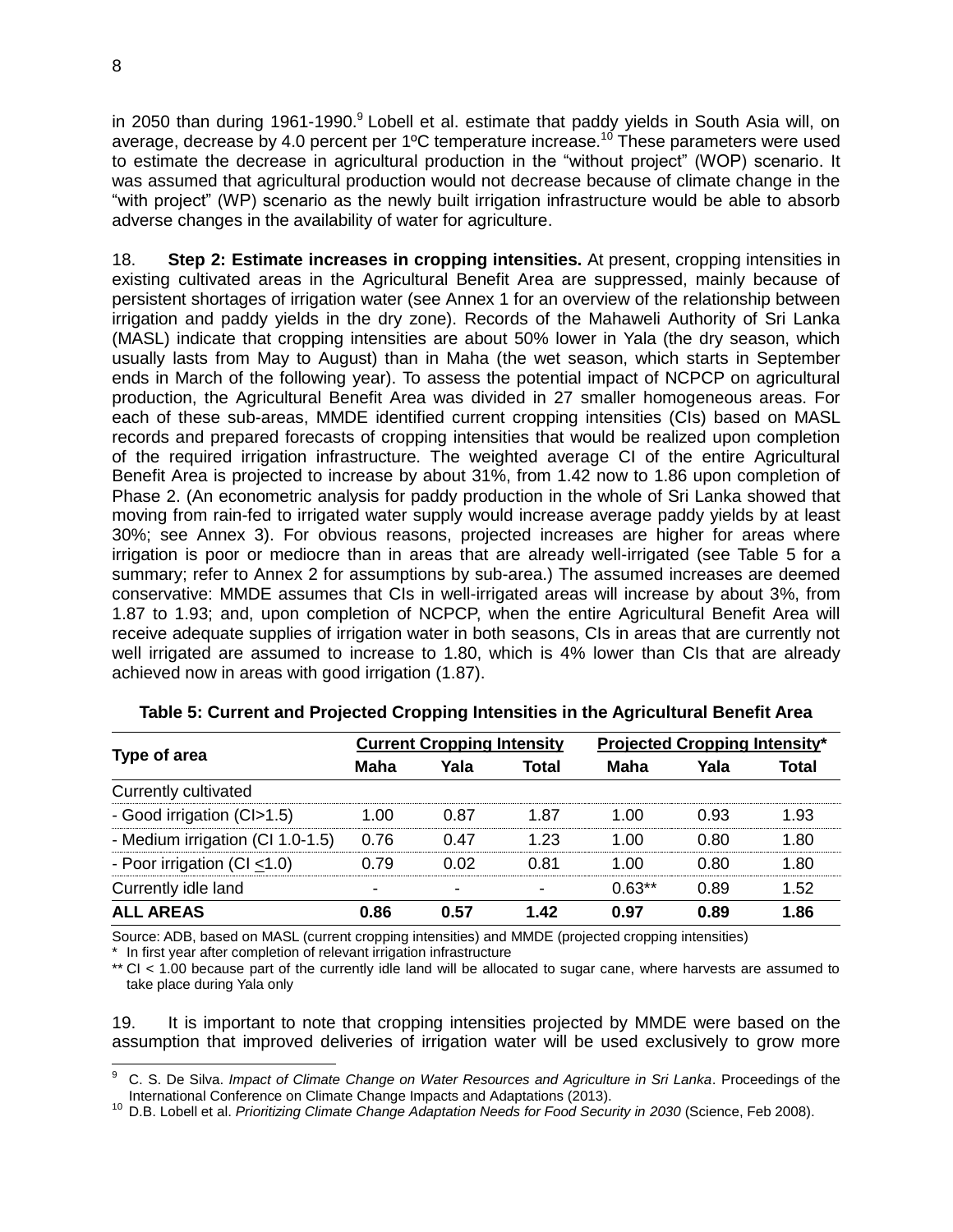paddy, both in Maha and Yala ("paddy/paddy", in MCB parlance). This assumption was made to ensure that sufficient irrigation water would be available for increased agricultural production, irrespective of the selected crop mix. Because paddy requires more water per hectare than other food crops (OFCs), any combination of paddy and OFCs will require less water than growing paddy only. Because part of the irrigation water will be used for OFC production, the Water Balance Study contains conservative projections of water available for productive uses.

20. **Step 3: Estimate changes in cropping patterns.** At present, MASL manages a series of major irrigation schemes that are located in or near the Agricultural Benefit Area, and which already enjoy an adequate supply of irrigation water, notably System B, C and H. Actual cropping patterns in these systems were analyzed to define cropping patterns in newly harvested areas in the benefit area.<sup>11</sup> Based on the analysis, the following allocation rules were formulated (an exception to the rules is noted below):

- (i) **Maha: 100% paddy.** It is unusual for farmers in the Agricultural Benefit Area to grow crops other than paddy in Maha, even in well-irrigated areas. For this reason, it was assumed that the entire increase in the harvested area in Maha would be allocated to paddy.
- (ii) **Yala, major systems: 75% paddy, 25% OFCs.** In well-irrigated systems in the dry zone Sri Lanka, 10 to 40% of the harvested area is allocated to OFCs in Yala. For the purpose of this analysis, it assumed that 25% of the increase in the harvested area in Yala would be allocated to OFCs.
- (iii) **Yala, minor systems: 25% paddy, 75% OFCs.** Farmers tend to use a substantially higher proportion of cultivated land for OFCs in minor systems than in major systems. For this reason, it was assumed that 75% of the increase in the harvested area in such systems would be allocated to OFCs in Yala, and the remainder to paddy (three of the 27 sub-areas were classified as such, and had a combined area of about 39,000 hectares or about 16% of the total Agricultural Benefit Area).

There is one exception to the above rules. The Water Balance Study assumed that about 6,600 hectares in the Kantale area (which are currently fallow) will be allocated to sugarcane to help reduce Sri Lanka's considerable sugar imports. This assumption was also used in this economic analysis. The Kantale area is therefore the only area where a single type of agricultural produce will be harvested throughout the year (in all other areas, there will be a mix of paddy and OFCs).

21. The pre-feasibility study prepared by MCB for MMDE contains expected cropping patterns for the "with-project" scenario.<sup>12</sup> These patterns are broadly comparable to current cropping patterns in Systems B, C and H (as mentioned before, these are well-irrigated areas in or adjacent to the Agricultural Benefit Area, and were therefore seen as representative of irrigation systems to be developed by the project). The study anticipates that about half of the increase in the harvested area for OFCs will be used for banana and maize (24% each), and the remainder for vegetables (14%), green gram (14%), dry chillies (11%), ground nut (11%) and big onions (2%). These assumptions were adopted for the analysis.

22. Upon completion of all irrigation infrastructure in 2030, and taking into account the impacts of climate change, the harvested area will be approximately 107,000 hectares larger,

 $\overline{a}$ <sup>11</sup> For details, see Attachment 4 to Volume I of *Preparatory Survey for Moragahakanda Development Project – Final Report* (JICA, 2009).

<sup>12</sup> *Economic Analysis in Financial and Economic Terms of the North Central Province Canal Project of Mahaweli Development Program* (MCB, 2012).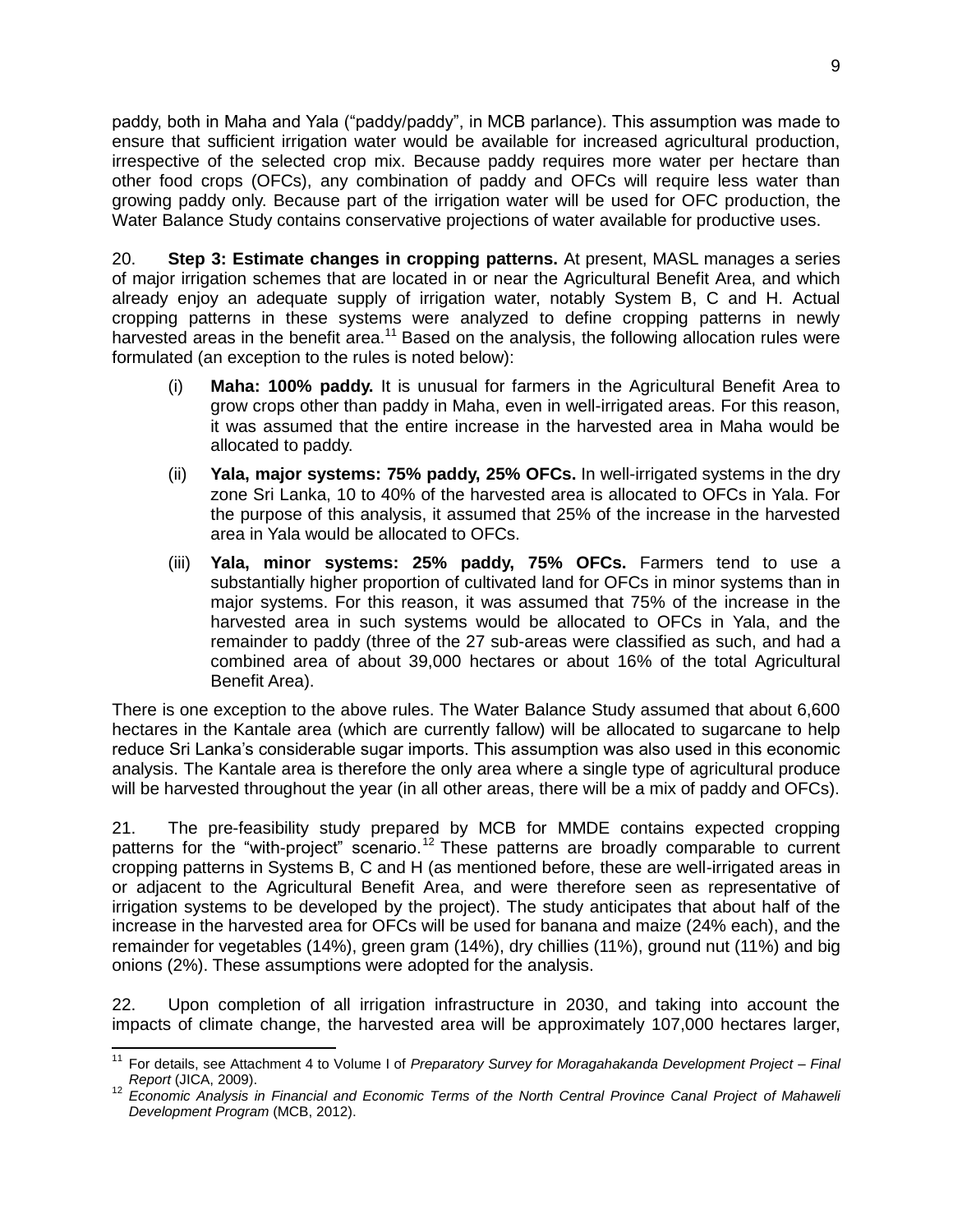and annual agricultural production over 1.2 million tons higher vis-à-vis the "without-project" scenario (Table 6). About 63% of the expected increase in the harvested area will be absorbed by paddy, 6% is allocated to sugarcane and the remaining 31% to OFCs.

<span id="page-13-0"></span>

|               |     | Harvested Area ('000 hectares) |               | <b>Agricultural Production ('000 tons)</b> |           |                     |
|---------------|-----|--------------------------------|---------------|--------------------------------------------|-----------|---------------------|
| Crop          | WOP | <b>WP</b>                      | $\wedge$ Area | <b>WOP</b>                                 | <b>WP</b> | $\Delta$ Production |
| Paddy, Maha   | 196 | 226                            | 30            | 1,162                                      | 1,328     | 167                 |
| Paddy, Yala   | 96  | 135                            | 38            | 493                                        | 687       | 194                 |
| <b>OFCs</b>   | 33  | 66                             | 33            | 231                                        | 462       | 231                 |
| Sugarcane     |     |                                |               |                                            | 643       | 643                 |
| <b>TOTAL*</b> | 325 | 433                            | 107           | 1,885                                      | 3,120     | 1,234               |

## **Table 6: Harvested Area and Agricultural Production, 2030**

Source: ADB (assumed allocation), MASL (other)

23. **Step 4: Estimate economic surplus.** An economic surplus model was used to measure project benefits from increased agricultural production. As a result of the project intervention, changes in the quantity of a commodity (in this case paddy, OFCs and sugarcane) will result in product price changes, and the combined effects of these changes will result in changes to economic welfare, also called "economic surplus". Economic surplus consists of two elements: (i) consumer surplus, and (ii) producer surplus. Consumer surplus is defined as the extra amount a consumer would have been prepared to pay, and is measured as the area below the demand curve and above the price line. The basic premise of consumer surplus is that at a certain market price there are some consumers who would be willing to pay a higher price to obtain the same quantity, and their welfare is increased by obtaining the product at a lower price. The traditional measure of producers' surplus is the area above the product supply curve and below the price line. This area represents the difference between what a producer actually receives for a sale and the minimum amount s/he would have been prepared to accept.

24. The economic surplus model identified consumer and producer effects both within the Agricultural Benefit Area and in the rest of Sri Lanka. In the Agricultural Benefit Area, there will be a direct effect on producers through the increase in supply of a commodity. Assuming competitive conditions prevail, this will also have broader implications on the rest of the country through the reduced market price as a result of increased supply. This will impact upon consumers (who gain) and producers (who lose) from reduced market prices.

25. The economic value of final outputs and agricultural inputs was estimated by converting financial prices into mid-2014 economic prices using conversion factors mentioned in para 9. Paddy yields were assumed to increase by 0.1 ton/ha per year in Maha until the end of Phase I and remain stable thereafter. Assumed paddy yields in Yala and OFC yields were actual yields realized in System B, C and H during 2008-2011/12. The present value of the economic benefits from increased agricultural production is estimated at SLRs 104.9 billion (Table 7), or about 90% of the total present value of the project's quantifiable benefits. This was comprised of SLRs 41.3 billion from paddy, SLRs 24.0 billion from sugarcane, and SLRs 39.5 from OFC. In terms of the welfare effects consumers in the project area gained SLRs 40.9 billion and in the rest of the country by SLRs 74.6 billion, while producers in the project area gained SLRs 61.4 billion, but in the rest of country lost SLRs 72.0 billion, due to lower market prices.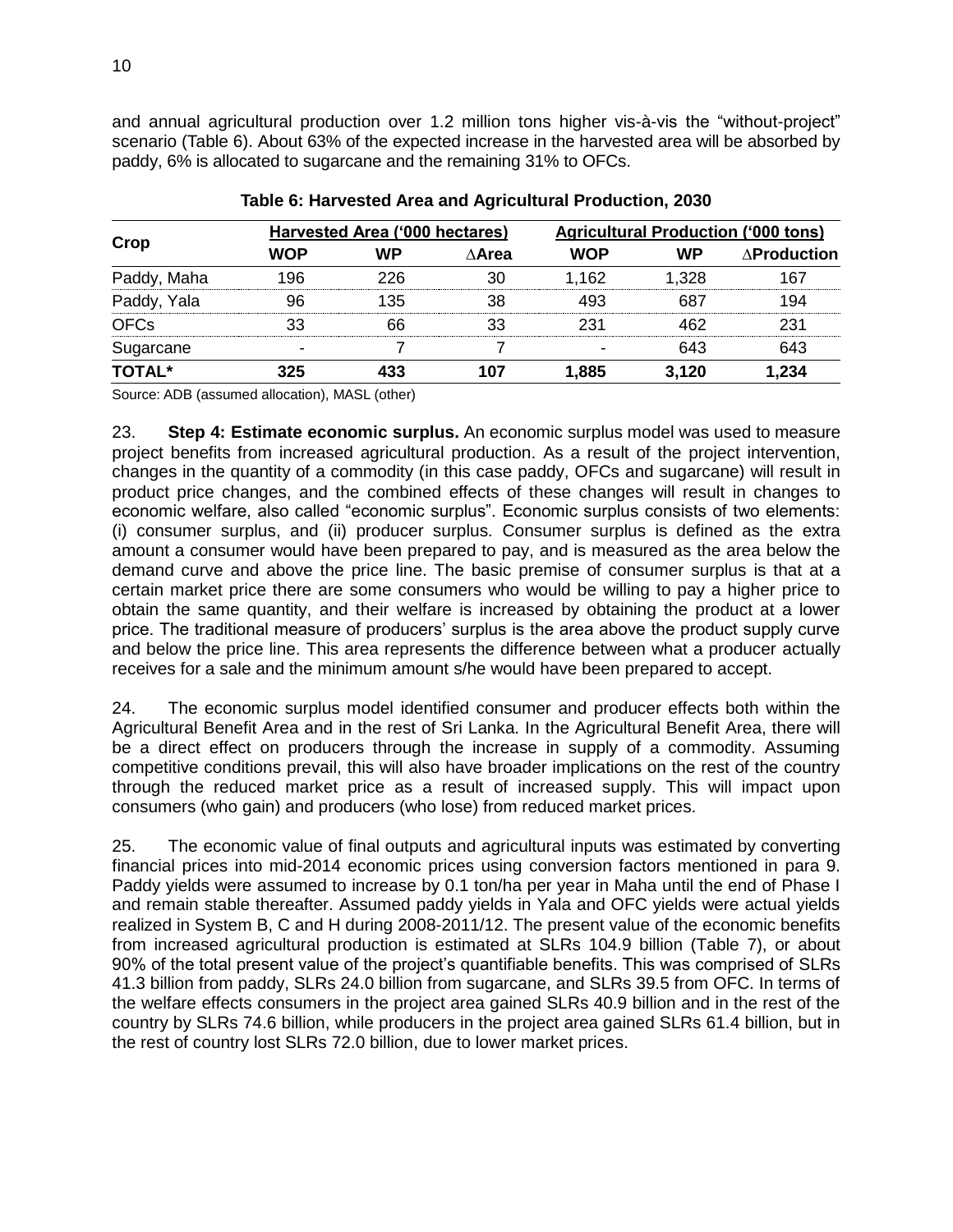| (ƏLRS DIIIION)         |         |                  |            |              |  |  |
|------------------------|---------|------------------|------------|--------------|--|--|
|                        | Paddy   | <b>Sugarcane</b> | <b>OFC</b> | <b>Total</b> |  |  |
| Project area           |         |                  |            |              |  |  |
| Consumer surplus       | 15.1    | 10.0             | 15.8       | 40.9         |  |  |
| Producer surplus       | 25.7    | 13.5             | 22.3       | 61.4         |  |  |
| <b>Total surplus</b>   | 40.8    | 23.4             | 38.0       | 102.3        |  |  |
| <b>Rest of country</b> |         |                  |            |              |  |  |
| Consumer surplus       | 25.5    | 5.7              | 43.5       | 74.6         |  |  |
| Producer surplus       | $-25.0$ | $-5.1$           | $-42.0$    | $-72.0$      |  |  |
| <b>Total surplus</b>   | 0.6     | 0.6              | 1.5        | 2.6          |  |  |
| <b>Total</b>           |         |                  |            |              |  |  |
| Consumer surplus       | 40.6    | 15.6             | 59.2       | 115.5        |  |  |
| Producer surplus       | 0.7     | 8.4              | $-19.7$    | $-10.6$      |  |  |
| Total surplus          | 41.3    | 24.0             | 39.5       | 104.9        |  |  |

#### **Table 7: Results of Discounted Economic Surplus Analysis**  $(CI<sub>DA</sub> billion)$

Source: ADB estimates.

 $\overline{a}$ 

## **2. Economic Benefits from Increased Provision of Raw Water for DMI Uses**

26. **Overview.** An important secondary economic benefit of the NCPCP project is improved provision of raw water for domestic, municipal and industrial (DMI) uses. The Water Balance Study envisages that, by 2030, the project will provide 162 million cubic meters (MCM) of raw water per year to the districts of Anuradhapura, Matala, Polonnaruwa, Vavuniya and Trincomalee ("the DMI Benefit Area"), which will be used to provide piped water to about 830,000 persons.<sup>13</sup> In that year, the number of beneficiaries will account for approximately 33% of the total population of the DMI Benefit Area.<sup>14</sup> It is important to note that this amount is the planned allocation of raw water from infrastructure constructed by the NCPCP to the National Water and Sewerage Development Board (NWSDB). The project will not invest in water treatment plants or infrastructure needed to convey water from treatment facilities to final users; this would be the responsibility of the NWSDB, local authorities and other organizations.

27. **Principal sources of drinking water in the DMI Benefit Area.** In 2012, the total population of the DMI Benefit Area was about 2.3 million, or 11% of the national total. About 26% of households in the area had access to piped water, which was lower than the national average of 31%. Most other households relied on private well or communal facilities (such as stand pipes and tube wells) as their principal source of drinking water (Table 8). Increased provision of raw water is expected to lower the economic cost of non-piped water sources (as non-piped water will be more easily accessible and of better quality than is presently the case), and accelerate the increase in piped water coverage.

 $13$  By 2030, Phase 1 and 2 of the NCPCP will provide an estimated 162MCM of drinking water per year. NWSDB estimates that 70MCM would be required for 358,000 persons in selected parts of the DMI Benefit Area. The total number of beneficiaries was therefore estimated at (358,000 x 162/70 =) about 830,000.

 $14$  Assuming an average annual growth rate of 0.5% (see footnote 21 for details).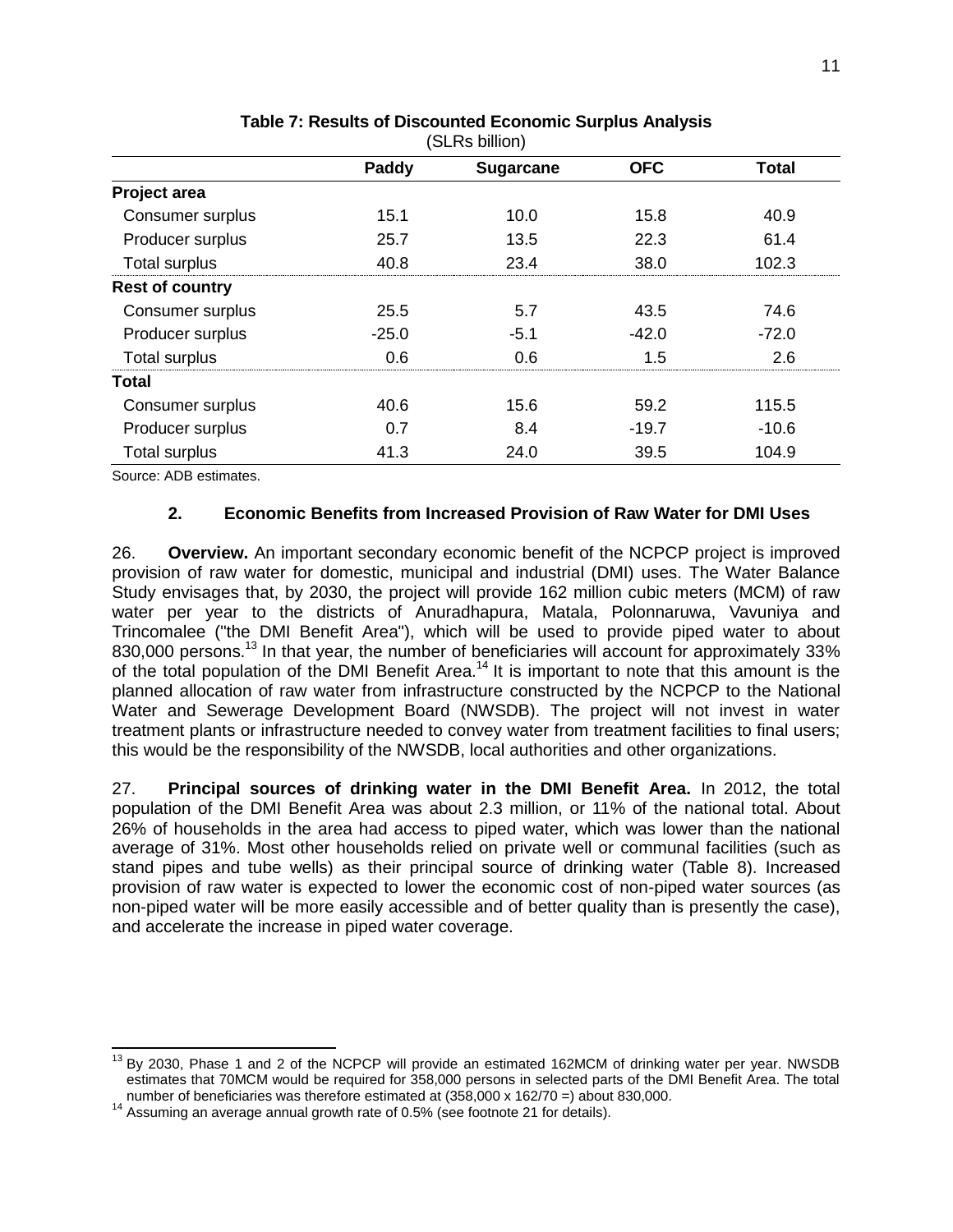<span id="page-15-0"></span>

| <b>District</b>      | <b>Piped</b><br><b>Water</b> | <b>Private</b><br>Well | <b>Communal</b><br><b>Facilities*</b> | <b>River</b><br>or Lake | <b>Other</b><br><b>Sources</b> |
|----------------------|------------------------------|------------------------|---------------------------------------|-------------------------|--------------------------------|
| Anuradhapura         | 24                           | 54                     |                                       |                         |                                |
| Pollanaruwa          | つつ                           | 57                     | 19                                    |                         |                                |
| Vavuniya             |                              |                        | 18                                    |                         |                                |
| Trincomalee          | 36                           | 54                     |                                       |                         | 5                              |
| Matale               | 29                           | 43                     | 23                                    |                         |                                |
| <b>All Districts</b> | 26                           | 53                     |                                       |                         |                                |

#### **Table 8: Principal Source of Drinking Water in DMI Benefit Area, 2012**   $(parent and)$

Source: Sri Lanka Statistics Bureau (2014)

\* Stand pipes, tube wells and similar facilities

28. **Typology of economic benefits from increased provision of raw water.** The economic benefits of the NCPCP with respect to raw water consist of:

- (i) **Economic benefits from improved sources of non-piped drinking water supply.** The NCPCP's planned major storage and conveyance infrastructure will provide more (and more reliable) supplies of raw water to areas that are currently water-scarce. This will provide substantial benefits to persons living in the DMI Benefit Area, also to those without access to piped water, mainly by lowering the cost of obtaining water for domestic uses (easier access to water sources, lower storage costs) and by lowering health costs (better quality water, more reliable supply of water). This is especially relevant given the very high incidence of chronic kidney disease (CKD) in the DMI Benefit Area, which is widely believed to be associated with the absence of safe drinking water supply.<sup>15</sup>
- (ii) **Economic benefits from improved sources of piped drinking water supply.** The project will enable the NWSDB to provide piped water at a lower cost than without the project, mainly because of substantial cost savings on transmission mains, source works and groundwater development. In addition, because the project already provides raw water, this would not only lower the cost of providing water, but would presumably enable the Board to achieve its coverage targets for the project area earlier than would otherwise be the case. This would provide economic benefits of piped water (which are higher than the economic benefits of non-piped water) to a sizable number of beneficiaries in the DMI Benefit Area at an earlier stage than without the project.

29. **Economic benefits from improved sources of non-piped drinking water supply.** Upon completion of the infrastructure in 2030, about 200,000 persons who currently do not have access to piped water will have improved access to raw water that they can collect, treat and store or consume. This benefit is, however, only likely to accrue in Yala (when water tends to be scarce) and to persons living near the newly constructed canals. Upon completion of the Upper Elahera Canal in 2023, this "area of influence" will mainly consist of the southern part of the Anuradhapura District. Once the NCPCP is completed in 2029, the area of influence will also contain the central and northern parts of the Anuradhapura District and most of the Vavuniya District. In 2012, these areas had a combined population of approximately 550,000, or 24% of

 $\overline{a}$ 

<sup>15</sup> See for example *Investigation and Evaluation of Chronic Kidney Disease of Uncertain Aetiology in Sri Lanka – Final Report* (WHO, 2012).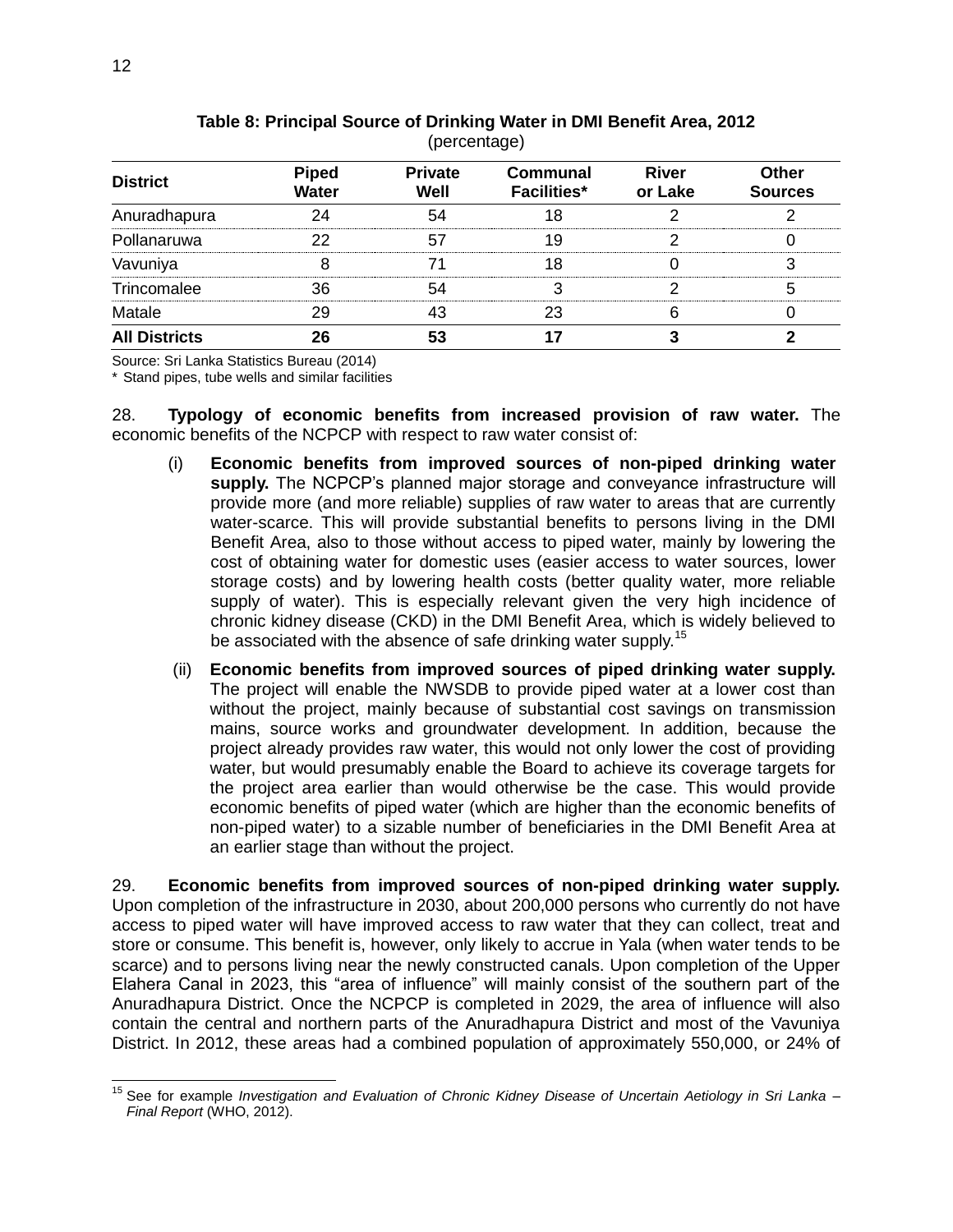the total population of the DMI Benefit Area. Of these, 18% had access to piped water and the remainder relied on non-piped sources. The most important economic benefit from improved source of non-piped drinking water supply is a reduction in the CKD mortality rate. In addition, the project will provide time savings and other health benefits.

30. At present, about 100,000 persons in Sri Lanka are affected by chronic kidney disease. The disease is heavily concentrated in the DMI Benefit Area, where mortality rates have rapidly increased in recent years. Although the specific causes of CKD are unknown, the CKD is most prevalent in areas with heavily polluted water sources (which are often areas with high fertilizer use). Because many CKD deaths are not recorded, there is considerable uncertainty about the CKD mortality rate. Estimates range from several hundred per year in the dry zone to 5,000 persons in the North Central Province alone. For the purpose of this analysis, a conservative estimate of 500 was used for the area of influence. Most casualties are middle-aged farmers, who work with water that is polluted by fertilizer and pesticides and tend to live in areas without access to adequate medical facilities or water supply systems. There is consensus within the government and health community that the provision of clean water to the affected areas would significantly reduce the CKD mortality rate, and it was assumed that the project would reduce the CKD mortality rate by 50 percent.<sup>16</sup> The estimated value of avoided loss of life due to CKD was used to estimate economic benefits from the improved provision of raw water by the project. The value of the avoided loss of life was estimated as the present value of 20 years of productive years lost. <sup>17</sup> The avoided loss attributed to the project was only computed for persons in the area influence without access to piped water.

31. In recent years, ADB has financed a series of rural water supply projects in areas in or adjacent to the DMI Benefit Area, of which the Small Towns and Rural Arid Areas Water Supply and Sanitation Project and the Dry Zone Urban Water and Sanitation Project (original loan and additional financing) are the most relevant.<sup>18</sup> For the preparation of these projects, surveys were undertaken to assess the economic cost of non-piped water. The results of the surveys were used as the basis for assessing the avoided costs (i.e. the economic benefits) of moving from the current unreliable source of non-piped water to: (i) an improved source of non-piped water, and (ii) a piped water connection. The avoided costs considered here consist of: (i) resource cost savings (the avoided costs of collecting, treating and storing non-piped water), and (ii) time saved from not having to collect water which could translate into productivity gains for those engaged in income-generating activities.<sup>19</sup>

32. Table 9 shows parameters that were used for quantifying the economic benefits of the above-mentioned projects when moving from a non-piped source to a piped source. Economic benefits were conservatively estimated by assuming that the lowest values for resource cost savings (SLRs 150/m<sup>3</sup>); because of data limitations, health benefits were not quantified. The economic value of time savings of collecting water was adjusted downward to reflect lower incomes and higher unemployment rates in peri-urban and rural areas (where most of the benefits will be realized) than in urban areas (where the surveys had been taken). Assuming an

 <sup>16</sup> Myles F. Elledge et. al. *Chronic Kidney Disease of Unknown Etiology in Sri Lanka: Quest for Understanding and Global Implications*. RTI Research Brief, May 2014.

<sup>&</sup>lt;sup>17</sup> G. Hutton. *Global Costs and Benefits of Drinking Water Supply and Sanitation Interventions to Reach the MDG Target and Universal Coverage* (WHO, 2012).

<sup>&</sup>lt;sup>18</sup> Dry Zone Urban Water and Sanitation Project – Additional Financing (RRP SRI 37381) and Small Towns and Rural Arid Areas Water Supply and Sanitation (RRP SRI 37381).

<sup>19</sup> The value of incremental water was not included, because the difference between willingness-to-pay levels and the financial cost of piped water (which ADB normally uses to estimate this value) is low in Sri Lanka, especially in peri-urban and rural areas.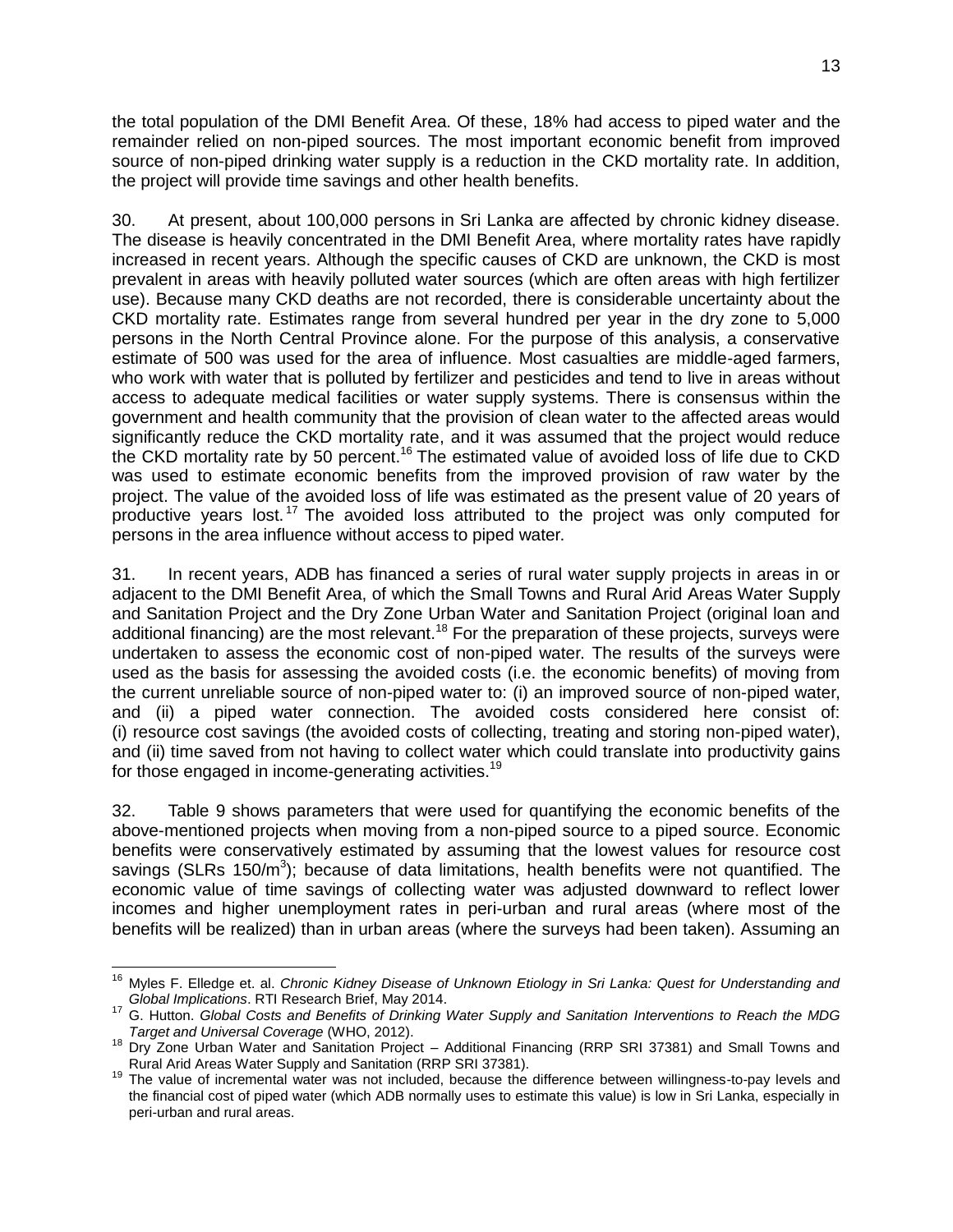average household size of 4 and consumption of non-piped water of 80 liters per capita per day, the time cost savings were estimated at SLRs 79/m<sup>3 20</sup> The total savings, including the resource cost saved, was thus estimated at (150+79=) SLRs 229/m<sup>3</sup>, which is equivalent to SLRs 251/m<sup>3</sup> in mid-2014 prices. This amount, however, is the reduction in economic costs when moving from a non-piped to a piped water source. In the area of influence, the reduction in economic costs when moving from an existing non-piped water source to an improved non-piped water source will mainly consist of time savings (as water will be better accessible upon completion). There are no benefits expected from reductions in the resource cost, because this cost mainly consists of treatment and storage, which will need to be undertaken both in the "with project" and "without project" scenario. Because the benefits will only be realized in Yala, they were estimated for half the annual volume of non-piped water consumed by persons living in the area of influence. The present value of the quantifiable benefits from improved sources of non-piped drinking water supply (including health benefits from reduced CKD mortality) is estimated at SLRs 4.8 billion, or about 4.1% of the total present value of the project's benefits.

| Town                   | <b>Resource Cost</b><br>Saved (SLRs/m3)* | <b>Time Savings</b><br>(SLRs/HH/day)* |
|------------------------|------------------------------------------|---------------------------------------|
| Mannar                 | 181                                      |                                       |
| Chilaw                 | 151                                      | 85                                    |
| Puttalam               | 161                                      |                                       |
| Vavuniya               | 150                                      |                                       |
| <b>Assumption Used</b> | 50                                       |                                       |
|                        |                                          |                                       |

## <span id="page-17-0"></span>**Table 9: Parameters Used For Quantifying Economic Benefits of Water Supply**

Source: ADB (2012, 2014)

\* 2012 economic prices

33. **Economic benefits from improved sources of piped drinking water supply.** In November 2012, ADB and the government signed a loan agreement for additional financing for the Dry Zone Urban Water and Sanitation Project. $^{21}$  Most of the loan proceeds will be allocated to finance piped water supply systems in three towns located in or near the DMI Benefit Area; the loan document also contained information on costs of the systems of Muttur and Polonnaruwa, which are both located inside the benefit area. The average per capita investment cost of the five systems was approximately \$600 expressed in 2012 financial prices including taxes (Table 10); about 30% or \$184 per capita consisted of the cost of primary transmission mains, source works and groundwater development. This amount was converted into economic prices to obtain an estimate of cost savings for providing raw water induced by the project.

<span id="page-17-1"></span>34. The government's "Mahinda Chintana Vision for the Future 2010" envisages that 60% of the nation's households will have access to piped water supply by the end of 2020, up from 31% in 2012.<sup>22</sup> This is an ambitious target, given that access to piped water has increased, on average, by about 1% per year since  $2000$ .<sup>23</sup> It is assumed that, in the "without project" scenario, coverage of piped water service in the DMI project area will continue to increase by

 $20\,$ <sup>20</sup> This average value time savings per cubic meter of water was computed as: SLR 25 / (4 x 0.08m<sup>3</sup>) = 79. The rural time saving was based on unskilled labor wage rate of SLRs 420 per day, assuming that one hour per day was spent on collecting water for one household, and that 50% of water was collected by a person in the labor force.

<sup>21</sup> *Proposed Loan for Additional Financing Democratic Socialist Republic of Sri Lanka: Dry Zone Urban Water and Sanitation Project.* Report and Recommendation of the President to the Board of Directors. ADB. Nov 2012.

<sup>22</sup> Quoted in *NWSDB Corporate Plan 2012-2016*, Ministry of Water Supply and Drainage (2011).

<sup>&</sup>lt;sup>23</sup> According to UNICEF and WHO, the proportion of Sri Lanka's population with piped water on premises was 21% in 2000 and 29% in 2010 (*Progress on Drinking Water and Sanitation – 2012 Update*).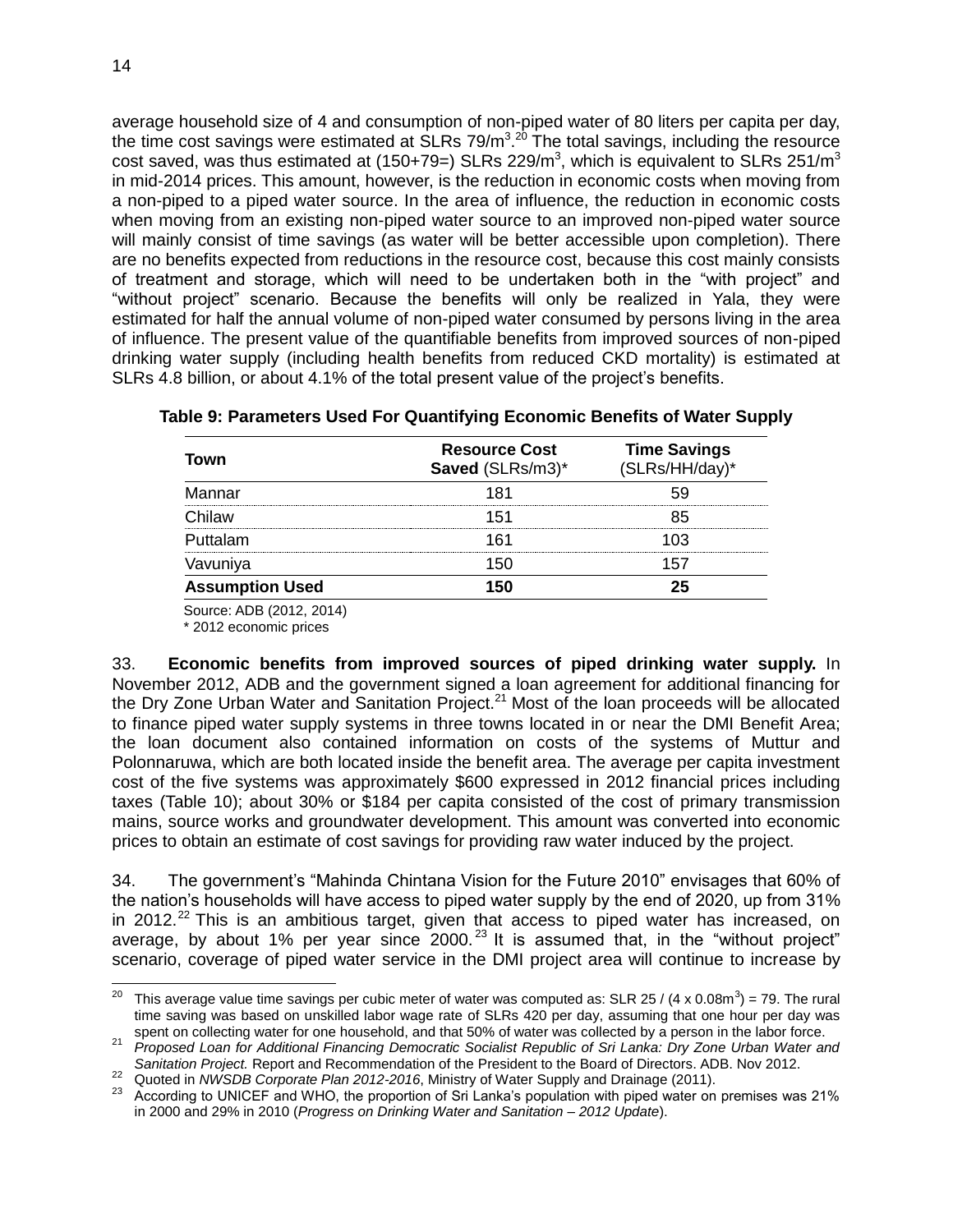this historical growth rate, from 26% in 2012 to 74% in 2060. Assuming that NWSDB and local authorities wish to maximize the benefits from the increase in raw water to be provided by the project, the "with-project" scenario assumes that the increase in coverage will be higher than 1% per year in two periods: upon completion of Phase 1 (2024) and Phase 2 (2029) of the project. More specifically, it was assumed that the number of persons with access to piped water will increase:

- (i) by 358,000 in the five-year period following the completion of the UEC (2025-2029),
- (ii) by 471,000 in the five-year period following the completion of the NCPCP (2030- 2034), and
- (iii) by 0.5% during per year during 2035-2057; from 2049 onward, the number of persons with access to piped water will be the same as in the "without project" scenario (this means that project-financed infrastructure will achieve intermediate targets earlier, but there is no difference in coverage at the end of the project implementation period) $^{24}$

| Town         | <b>Plant Capacity</b><br>$(m^3$ /day) | ('000)* | <b>Persons Served Subproject Cost</b><br>$($$ million) | <b>Average Cost</b><br>(\$/person) |
|--------------|---------------------------------------|---------|--------------------------------------------------------|------------------------------------|
| Pollanaruwa  | 13.500                                | 81      | 56.1                                                   | 693                                |
| Muttur       | 8,500                                 | 51      | 30.9                                                   | 606                                |
| Chilaw       | 9,000                                 | 54      | 31.0                                                   | 574                                |
| Puttalam     | 9.000                                 | 54      | 38.8                                                   | 718                                |
| Vavuniya     | 12,000                                | 72      | 32.8                                                   | 455                                |
| <b>Total</b> | 52,000                                | 312     | 189.6                                                  | 608                                |

# **Table 10: Construction Cost of Selected Piped Water Supply Systems**

(2012 prices including taxes and duties)

Source: ADB (2012, 2014)

\* Based on following assumptions: 100% of plant capacity used, losses account for 20% of water production, 90% of water production after losses is consumed for domestic purposes, average consumption is 120 l per capita per day.

35. As a result of the acceleration of the connection program, the economic benefits of piped water will accrue to several hundreds of thousands of beneficiaries in an earlier stage than without the project (Figure 1). The net economic benefits of the acceleration were estimated based on the following assumptions:

- (i) Incremental economic benefits of piped water consists of resource cost savings and time savings for collecting water; as described in para 37, these benefits were estimated at SLRs 229/m<sup>3</sup> of water formerly taken from non-piped sources.
- (ii) Incremental economic costs consist of the economic investment cost (which was valued at \$527 per capita for system costs plus \$50 for house connections), and the incremental O&M cost, which was estimated at 25% of the investment cost.<sup>25</sup> Because of the cost savings mentioned in para 38, the per capita investment cost will be 30% lower in the "with-project" case than in the "without-project" scenario.

 $\overline{a}$ <sup>24</sup> Both scenarios assume that the population in the DMI Benefit Area will continue to increase by 0.5% per year, which is lower than the annual growth rates during 1981-2001 (1.3%) and 2001-2012 (1.1%). The figures of 358,000 and 471,000 were based on NWSDB estimates (see also paragraph 25).

<sup>&</sup>lt;sup>25</sup> \$651 is the per capita economic cost of systems improvement expressed in mid-2014 prices. It is equivalent to the financial cost of \$608 in 2012 prices including taxes.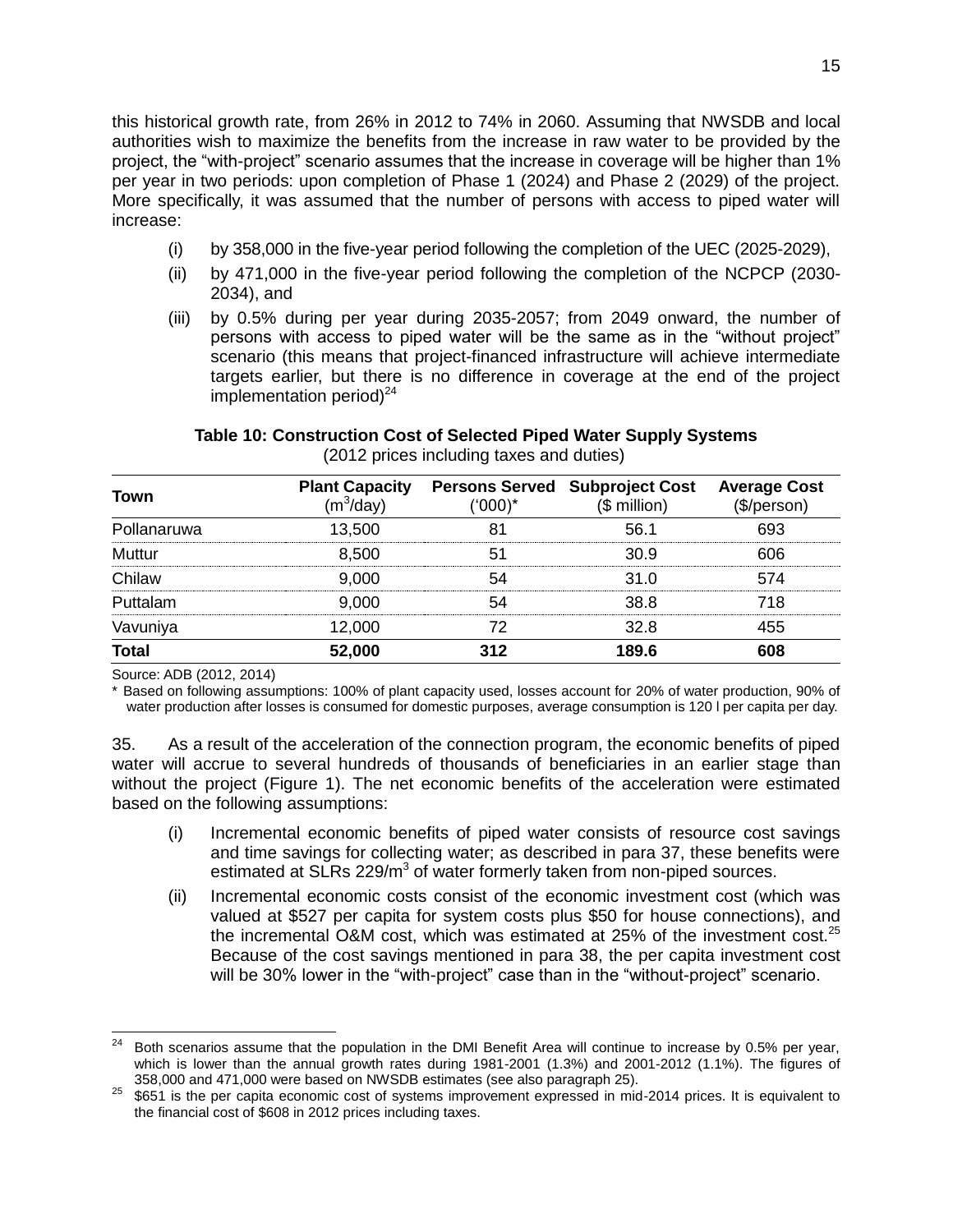36. The present value of the acceleration of piped water coverage is estimated at SLRs 4.8 billion, or approximately 4.2% of the total present value of the project's benefits. Note that this is a conservative estimate, because the analysis does not include the net economic benefits of piped water accruing to non-residential piped water users.

<span id="page-19-1"></span>**Figure 1: Coverage Rates of Piped Water Supply in DMI Benefit Area, 2020-2060**



(percent population with access to piped water)

Source: ADB estimates.

## **3. Economic Benefits from Increased Hydropower Generation**

37. **Overview.** In 2012, hydropower plants in Sri Lanka generated approximately 3,290 GWh of electricity, or 28% of the country's total power generation in that year (Table 11). Because most of Sri Lanka's hydropower potential has been used, and because demand for electricity is rapidly increasing, the share of hydropower has steadily declined in recent years. To meet increased demand for electricity, the country increasingly relies on thermal power, most of which is generated by independent power producers (IPPs) and purchased by the Ceylon Electricity Board (CEB), which has a statutory monopoly on electricity distribution.

<span id="page-19-0"></span>

| 1000110001               |      |      |       |       |       |  |  |  |  |
|--------------------------|------|------|-------|-------|-------|--|--|--|--|
| <b>Source</b>            | 2008 | 2009 | 2010  | 2011  | 2012  |  |  |  |  |
| Thermal                  | 5.76 | 5.98 | 5.00  | 6.79  | 8.34  |  |  |  |  |
| Hydropower               | 4.13 | 3.88 | 5.63  | 4.62  | 3.29  |  |  |  |  |
| Other renewables         | 0.01 | 0.03 | 0.09  | 0.12  | 0.17  |  |  |  |  |
| <b>Total</b>             | 9.90 | 9.88 | 10.72 | 11.53 | 11.80 |  |  |  |  |
| Hydropower as % of total | 42   | 39   | 53    | 40    | 28    |  |  |  |  |

### **Table 11: Electricity Generation by Source, 2008-2012**  (GWh '000)

Source: Central Bank of Sri Lanka (2014)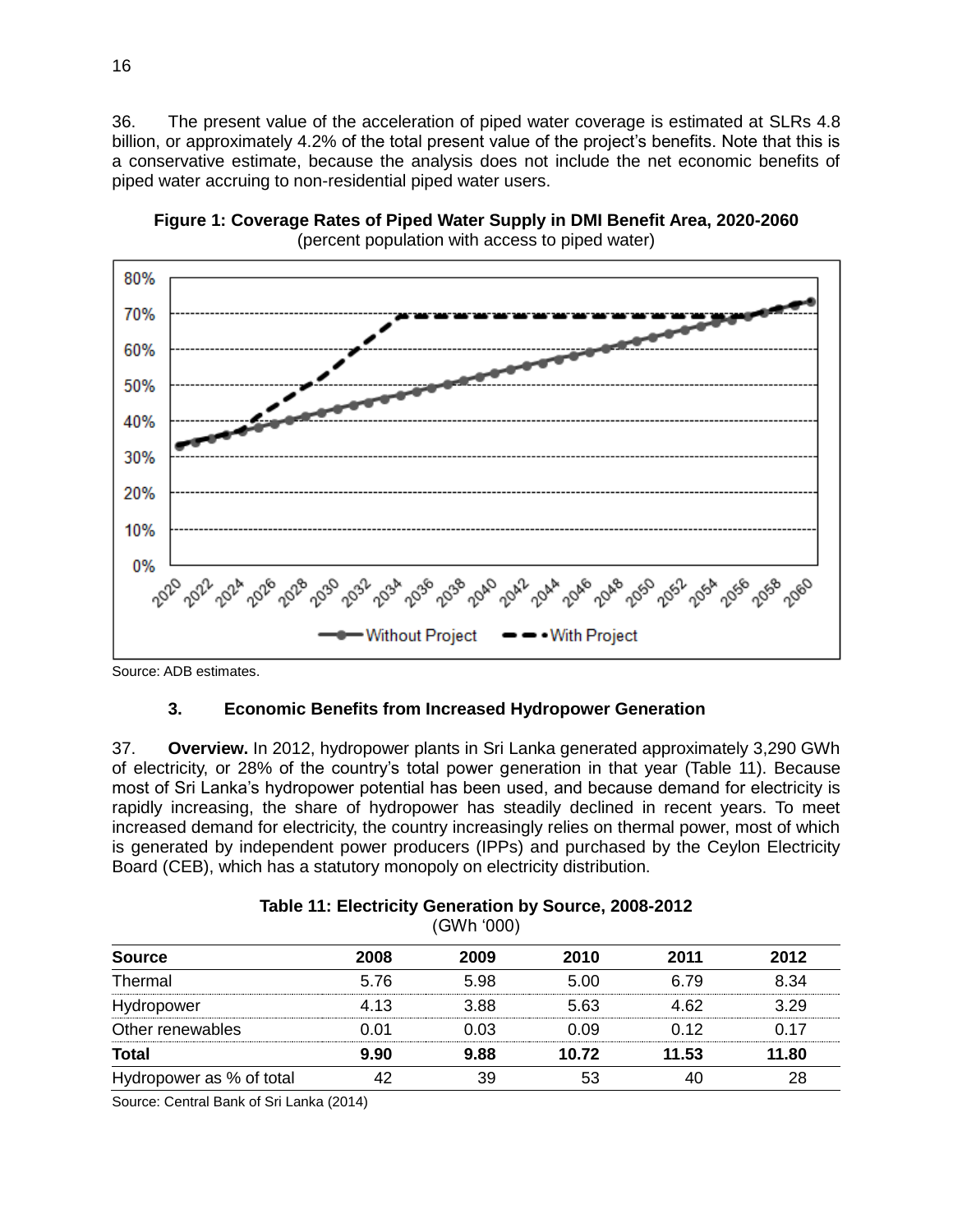38. **Incremental hydropower generation.** At present, there are nine large-scale hydropower plants operating in the Mahaweli Complex. Upon completion of the raising of Minipe Anicut in mid-2018, two of these plants (Bowatenna and Moragahakanda) will together generate an additional 18GWh per year until 2030, when the second phase of the NCPCP will be completed. With the opening of the NCPCP, annual hydropower generation will be 42GWh lower than in the "without-project" scenario. The amounts of 18GWh and 42GWh are equivalent to 0.5% and 1.3% of the country's total hydropower generation in 2012, respectively.

39. **Valuation of incremental hydropower generation.** Initially, the project will result in an increase in hydropower generation of 18GWh per year. As a result, CEB will not need to purchase this amount from IPPs, which would otherwise be relied on to meet increases in demand for electricity. In 2012, the average cost of a kWh of electricity generated by an IPP was SLRs 21.79.<sup>26</sup> Excluding taxes, this was equivalent to SLRs 21.23 (or \$0.16) in mid-2014 prices. This amount was used as a conservative estimate of the economic benefit of generating one kWh of hydropower (the estimate is conservative because the cost of thermal power generated by IPPs does not fully reflect environmental costs).<sup>27</sup> From mid-2018 to 2029, the economic benefit of incremental hydropower generation was therefore estimated at (18 x 1,000,000 x 21.23 =) about SLRs 382 million (\$2.9m) per year. From 2030 until the end of the project's assumed economic lifetime in 2060, the economic benefit is minus SLRs 892 million per year. Even though the hydropower losses in 2030 and after are, in absolute terms, greater than the hydropower gains during 2018-2029, the net present value of the hydropower generation is nonetheless positive over the economic lifetime of the project. This is because the gains are realized earlier than the losses. At a discount rate of 12% (the assumed economic opportunity cost of capital), the net present value of the incremental hydropower generation is about SLRs 0.2 billion, or approximately 0.2% of the total present value of the project's benefits.

# **4. Other Economic Benefits (Not Quantified)**

40. **Increased food security.** The economy of the Agricultural Benefit Area is heavily dependent on irrigated agriculture, and droughts therefore adversely affect food security in the area. According to a recent survey undertaken by the World Food Programme, the 2014 Maha drought doubled food insecurity in 15 of Sri Lanka's 26 districts (including all four districts in the Agricultural Benefit Area) and increased the share of households with inadequate diets of 6- 18%.<sup>28</sup> The NCPCP would improve food security in the Agricultural Benefit Area and thereby potentially protect at least 70,000 households from malnutrition during a drought event.

41. **Increased internal security.** The NCPCP is the capstone of the Mahaweli Development Program (MDP), which was formulated in 1968 with the objective of harnessing the hydropower and irrigation potential of the Mahaweli River. The Civil War that ravaged Sri Lanka from the early 1980s until 2009 caused a major delay in the implementation of MDP, and impoverished most of the area that stands to benefit from NCPCP. This observation especially applies to the districts of Anuradhapura and Vavuniya, which were located in the front line of the conflict, and where most of the project's beneficiaries are living. This means that the project will also serve the higher-level goals of restoring prosperity in a formerly conflict-affected area and help prevent the resumption of civil strife in that area.

<sup>26</sup> <sup>26</sup> *Generation Performance in Sri Lanka (2012, First Half)*. Public Utilities Commission of Sri Lanka.

<sup>27</sup> Because the hydropower plants in the Mahaweli complex do not need to be modified to increase generation, the economic cost of producing an incremental unit of hydropower was assumed zero.

<sup>28</sup> *Sri Lanka - Rapid Drought Impact Assessment: Food Security and Livelihoods Affected by Erratic Weather*. World Food Programme. April 2014.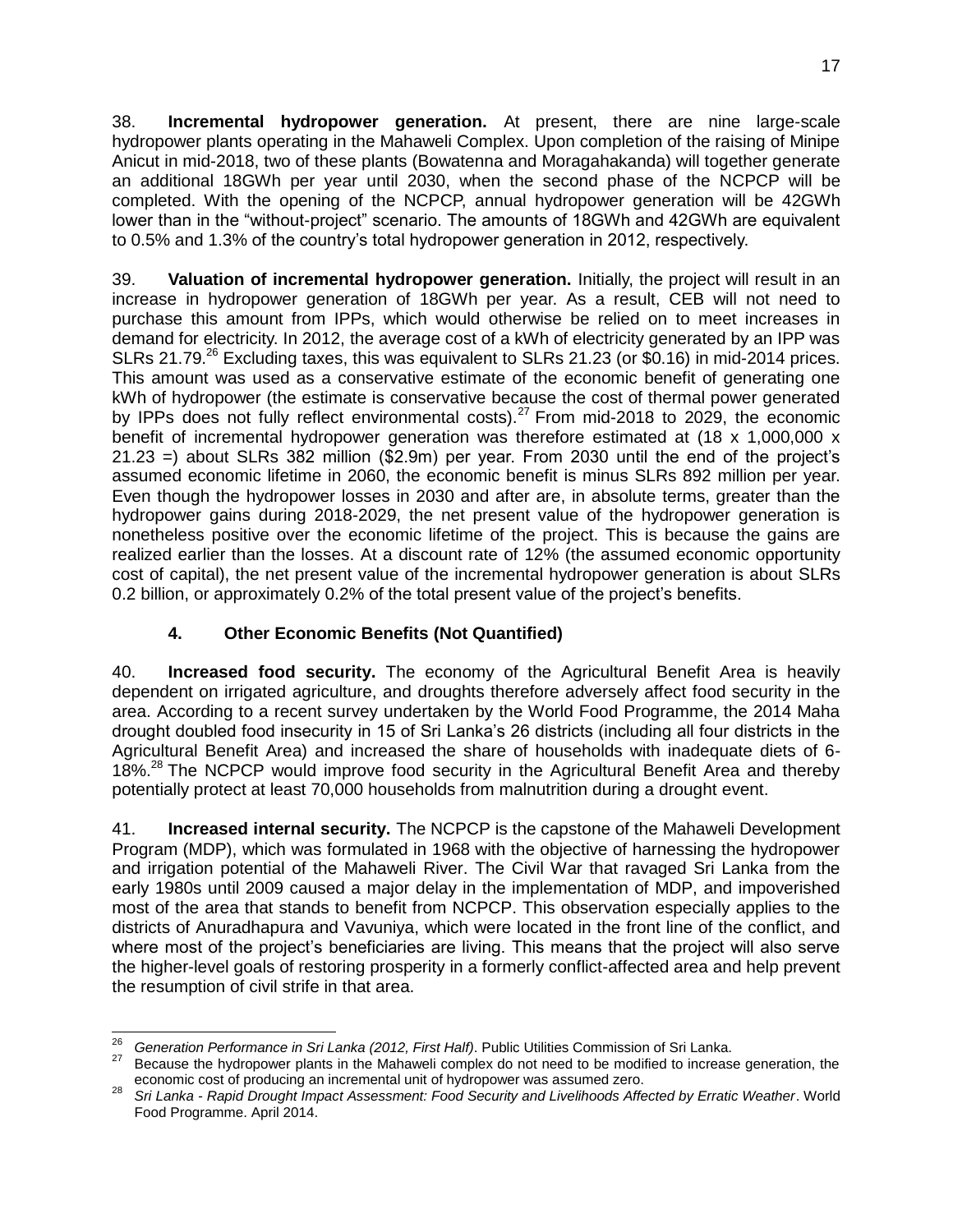<span id="page-21-0"></span>42. **Assessment of economic feasibility.** The ENPV (discounted at 12%) of the project is estimated at SLRs 11.7 billion (\$89.5 million). This means that NCPCP is considered economically feasible. The same conclusion can be derived from the project's EIRR which is estimated at 13.1%, higher than the minimum required rate of 12%. The project is also expected to generate significant non-quantifiable benefits, especially by accelerating the socio-economic development of an area that was adversely affected by internal conflict during most of the past three decades.

43. **Composition of economic benefits.** As expected, increased agricultural production is the most important source of quantifiable economic benefits, accounting for over 90% of total benefits (Table 12). Benefits from cost savings on raw water provision and the accelerated development of piped water account for most of the remainder. Economic benefits from incremental hydropower generation were not significant.

<span id="page-21-1"></span>

|         |                                    | <b>Present Value of Benefits</b> |         |  |  |
|---------|------------------------------------|----------------------------------|---------|--|--|
|         | <b>Economic Benefit</b>            | <b>SLRs billion</b>              | % Total |  |  |
|         | Increased agricultural production  | 104.9                            | 91 N    |  |  |
| $2_{-}$ | Increased raw water provision      | 10 1                             | 88      |  |  |
|         | 3. Increased hydropower generation | በ 2                              | በ 2     |  |  |
|         | Total                              | 115.3                            | 100.0   |  |  |
|         | $\sim$ $\sim$ $\sim$ $\sim$ $\sim$ |                                  |         |  |  |

### **Table 12: Composition of Quantifiable Economic Benefits of NCPCP**

Source: ADB estimates.

44. **Sensitivity analysis.** Sensitivity tests were conducted by varying the project's investment cost, O&M cost and benefits (Table 13). The results of the tests indicate that the economic feasibility of NCPCP is sensitive to unfavorable changes to the investment cost and economic benefits. If the investment cost is 11.5% higher, or benefits are 11.2% lower) than in the base case, the EIRR will fall below 12%. The project's EIRR is relatively insensitive to changes in the O&M cost.

<span id="page-21-2"></span>

|                 | <b>Change to Base</b><br>case | ENPV <sup>b</sup><br>(SLR billion) | <b>EIRR</b><br>(percent) | <b>Switching Value</b><br>(percent) |
|-----------------|-------------------------------|------------------------------------|--------------------------|-------------------------------------|
| Base case       |                               | 11.7                               | 13.1                     |                                     |
| Investment cost | $+10%$                        | 1 6                                | 121                      | $+11.5$                             |
| O&M cost        | $+10%$                        | 10.7                               | 13 O                     | $+124.9$                            |
| <b>Benefits</b> | $-10%$                        |                                    | 12 1                     | $-112$                              |

## **Table 13: Sensitivity of Project EIRR to Changes in Selected Variables <sup>a</sup>**

Source: ADB estimates.

**a** ENPV: economic net present value, EIRR: economic internal rate of return.

**b** Computed based on assumed economic opportunity cost of capital of 12%.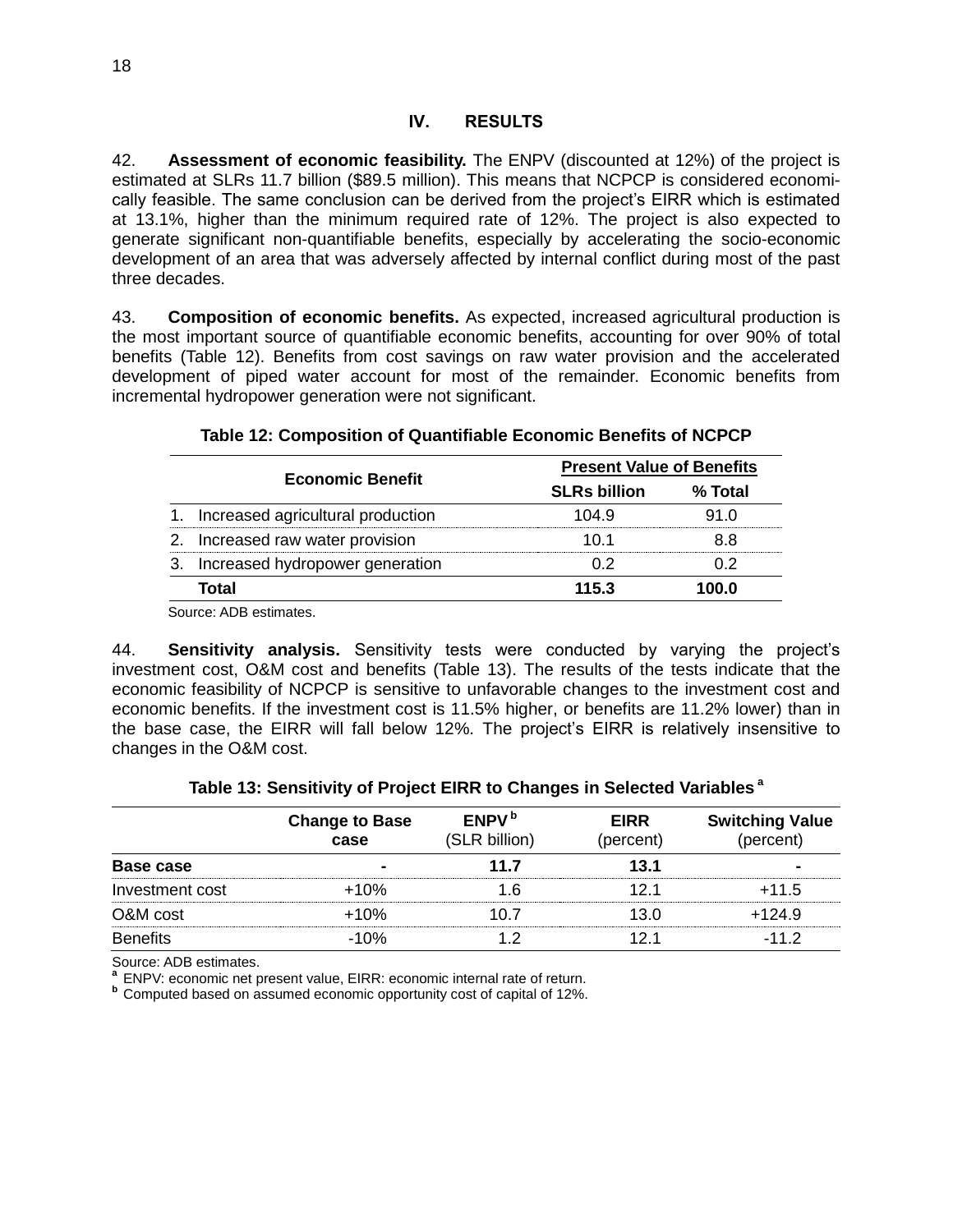## **V. DISTRIBUTION AND POVERTY ANALYSIS**

<span id="page-22-0"></span>45. **Distribution of project benefits to stakeholder groups.** To quantify the distribution of project benefits by stakeholder group, it is necessary to allocate the present value of the economic benefits and economic costs to each group. The difference is the net gain (or loss) of the project to that stakeholder group. Three stakeholder groups were considered: government, agricultural producers and water consumers. Their gains and losses can be summarized as follows (Table 14):

- (i) **Government.** The government will finance the investment and O&M cost of the project. Because the project will not generate incremental revenue (with the exception of a small increase in revenue from hydropower), this stakeholder incurs a substantial net loss.
- (ii) **Producers.** The project is expected to generate a substantial producer surplus in the Agricultural Benefit Area, mainly because it will increase in the harvested area through better provision of irrigation water and mitigate adverse impacts of climate changes. However, these gains are offset by losses to producers in the rest of Sri Lanka, who will receive lower prices for their produce as a result of the supply shift.
- (iii) **Consumers.** The increase in agricultural production is expected to result in lower output prices than in the "without project" scenario, which would benefit consumers in both in the Agricultural Benefit Area and the rest of the country. In addition, the project will also improve the provision of raw water to the benefit area. This will benefit consumers of non-piped water, in the form of health benefits and time saved for the collection and storage of water. It will also benefit consumers of piped water, many of whom will gain access to a piped water connection at an earlier stage than compared to a "without-project" scenario.

46. The poverty impact ratio (PIR) was estimated, assuming a national poverty rate of 6.9%, a rural poverty rate of 7.6%, and a poverty rate of small farmers of 40%. Because the net gains from agricultural producers accounted for most of the project's gains, the PIR is closely related to the poverty rate of small farmers. As shown in Table 14, the ratio was estimated at 31%.

<span id="page-22-1"></span>

| וייטיייש שי ישט             |          |                          |                |                                                 |                          |              |  |  |  |
|-----------------------------|----------|--------------------------|----------------|-------------------------------------------------|--------------------------|--------------|--|--|--|
| <b>Present Value of:</b>    | Govern-  | <b>Consumers</b>         |                | <b>Producers</b>                                |                          |              |  |  |  |
|                             | ment     |                          |                | Project area Rest of SL Project area Rest of SL |                          | <b>TOTAL</b> |  |  |  |
| Economic benefits           |          |                          |                |                                                 |                          |              |  |  |  |
| - Agricultural              |          | 40.9                     | 74.6           | 61.4                                            | $-72.0$                  | 104.9        |  |  |  |
| - Piped water               | 1.6      | 3.2                      | $\blacksquare$ |                                                 |                          | 4.8          |  |  |  |
| - Non-piped water           |          | 5.3                      | $\blacksquare$ | $\overline{\phantom{0}}$                        |                          | 5.3          |  |  |  |
| - Hydropower                | 0.2      | $\blacksquare$           | $\blacksquare$ | ۰                                               | $\overline{\phantom{0}}$ | 0.2          |  |  |  |
| Economic costs              | $-103.6$ | $\overline{\phantom{0}}$ | $\blacksquare$ |                                                 |                          | $-103.6$     |  |  |  |
| <b>GAINS AND LOSSES</b>     | $-101.7$ | 49.4                     | 74.6           | 61.4                                            | $-72.0$                  | 11.7         |  |  |  |
| Benefits to poor            | $-6.9$   | 18.7                     | 5.0            | 24.6                                            | $-5.5$                   | 35.8         |  |  |  |
| <b>Poverty Impact Ratio</b> |          |                          |                |                                                 |                          | 31.1%        |  |  |  |

#### **Table 14: Distribution of Project Benefits**  (SLRs billion)

Sources: ADB estimates, WB (2013), IFAD (2014).

\* Assumed poverty rates: national 6.9%, rural 7.6%, small farmers 40%.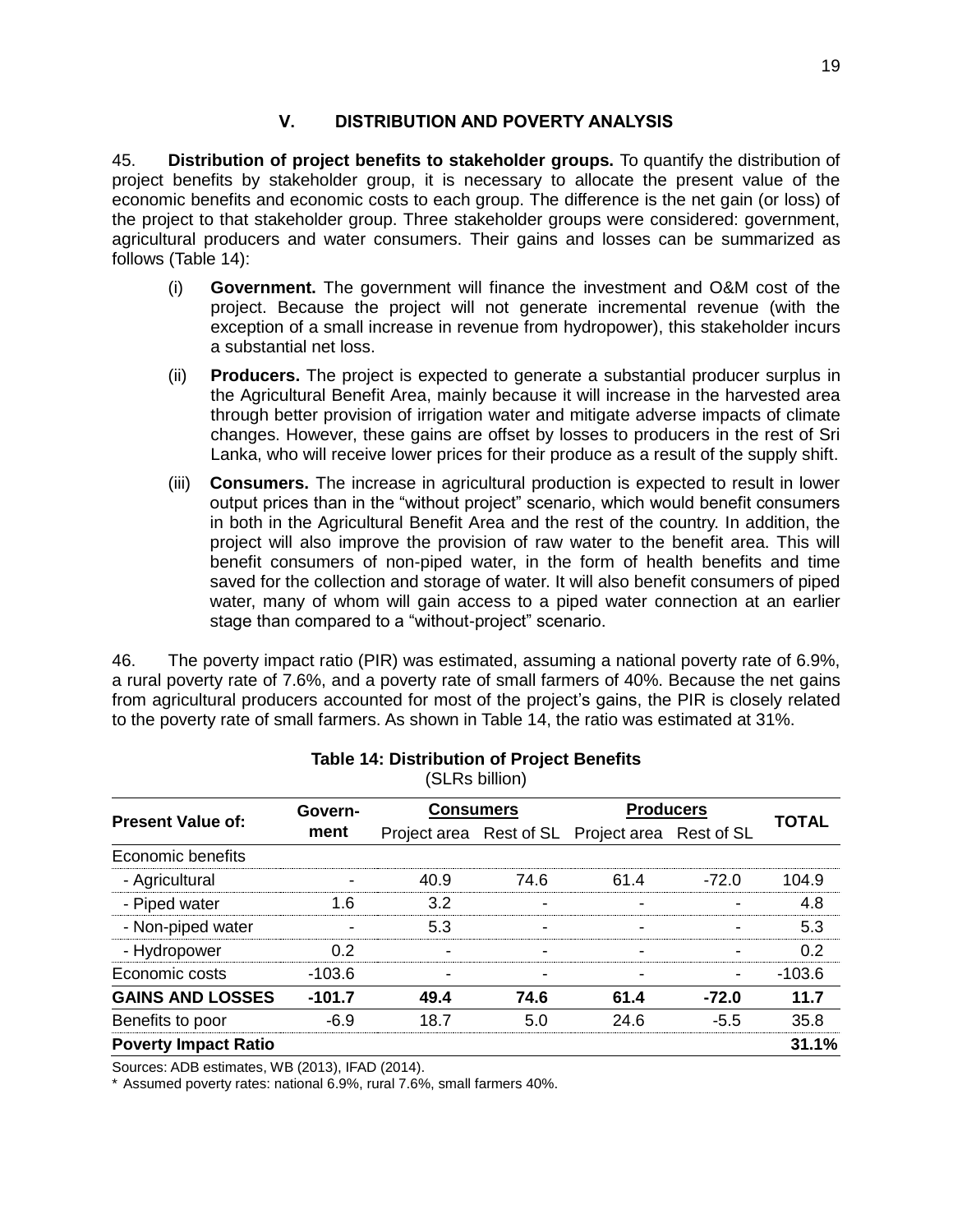### **ANNEX 1 RELATIONSHIP BETWEEN IRRIGATION AND PADDY YIELDS**

A1.1 Paddy yields were analyzed for all districts located in the dry zone of Sri Lanka, where climatic conditions are similar to those in the Agricultural Benefit Area. During 2006-2012, the average yield per net hectare (i.e. the harvested area, as opposed to the cultivated area) ranged from 3.34 tons in rainfed areas in Yala to 4.80 tons in areas served by major irrigation schemes in Maha (Table A1.1). For each type of irrigation major scheme, minor scheme or no irrigation average yields were higher in Maha than in Yala, albeit by a small margin (less than 10% in most years). In contrast, the type of irrigation made a major difference to yields in all years. In both seasons, yields in major schemes were about 45% higher than in rainfed areas; yields in minor schemes were about 20% higher. A more rigorous econometric analysis, which was based on a more extensive dataset, suggests that moving from a rainfed area to an irrigated area results in even higher yield differentials (see Annex 3 for details).

### **Table A1.1: Paddy Yields in the Dry Zone of Sri Lanka, 2006-2012** (ton per net hectare)

|         |                                | <b>Maha</b>                    |                                | Yala                           |                                |                                |  |  |
|---------|--------------------------------|--------------------------------|--------------------------------|--------------------------------|--------------------------------|--------------------------------|--|--|
| Year    | <b>Major</b><br><b>Schemes</b> | <b>Minor</b><br><b>Schemes</b> | <b>Rainfed</b><br><b>Areas</b> | <b>Major</b><br><b>Schemes</b> | <b>Minor</b><br><b>Schemes</b> | <b>Rainfed</b><br><b>Areas</b> |  |  |
| 2006    | 4.63                           | 3.80                           | 3.45                           | 4.51                           | 3.73                           | 3.32                           |  |  |
| 2007    | 4.84                           | 4.43                           | 3.76                           | 4.82                           | 4.03                           | 3.30                           |  |  |
| 2008    | 4.80                           | 3.99                           | 3.53                           | 4.60                           | 3.81                           | 3.36                           |  |  |
| 2009    | 5.00                           | 4.25                           | 3.55                           | 4.58                           | 4.07                           | 3.41                           |  |  |
| 2010    | 5.29                           | 4.38                           | 3.98                           | 5.00                           | 4.21                           | 3.62                           |  |  |
| 2011    | 3.82                           | 3.34                           | 2.91                           | 4.91                           | 4.00                           | 3.32                           |  |  |
| 2012    | 5.20                           | 4.44                           | 3.83                           | 4.50                           | 3.48                           | 3.06                           |  |  |
| Average | 4.80                           | 4.09                           | 3.57                           | 4.70                           | 3.90                           | 3.34                           |  |  |

Source: ADB, based on Department of Census and Statistics (2014)

\* In first year after completion of relevant irrigation infrastructure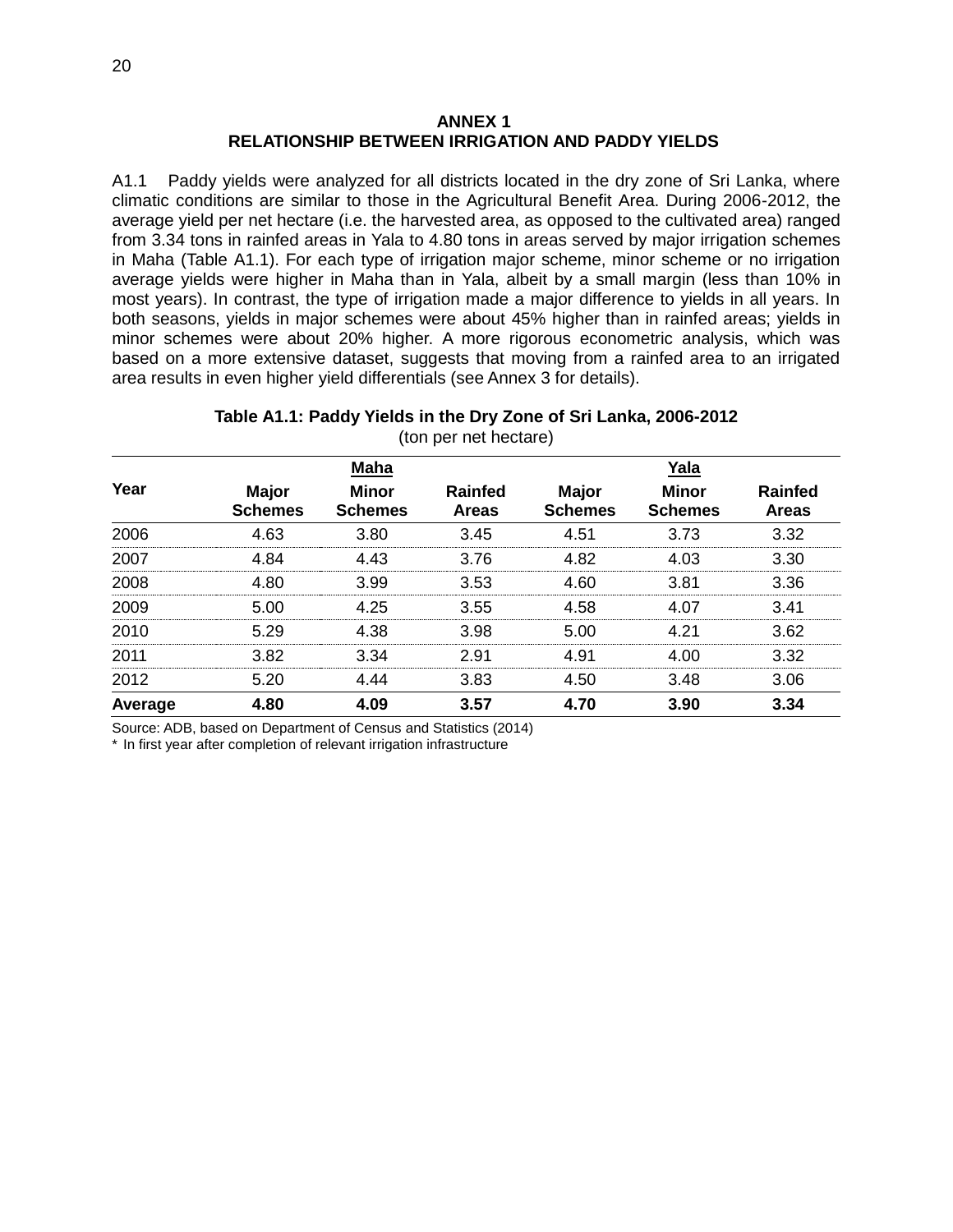|                           |       |         | <b>Cropping intensities</b> |      | <b>Cropping intensities</b> |           |            | <b>Cropping intensities</b> | Selected Scenario:MCB |                            |
|---------------------------|-------|---------|-----------------------------|------|-----------------------------|-----------|------------|-----------------------------|-----------------------|----------------------------|
|                           |       | Area    | <b>WOP</b>                  |      |                             | <b>WP</b> | <b>WOP</b> | <b>WP</b>                   |                       | <b>Start of % Benefits</b> |
| <b>System</b>             | Type  | (Ha)    | Maha                        | Yala | Maha                        | Yala      | M+Y        | $M+Y$                       | <b>Benefits</b>       | <b>First year</b>          |
| Α                         | Major | 7,050   | 1.00                        | 1.00 | 1.00                        | 1.00      | 2.00       | 2.00                        | 2023                  | 100%                       |
| F                         | Major | 3,000   | 1.00                        | 1.00 | 1.00                        | 1.00      | 2.00       | 2.00                        | 2023                  | 100%                       |
| D <sub>2</sub>            | Major | 10,480  | 1.00                        | 0.99 | 1.00                        | 1.00      | 1.99       | 2.00                        | 2018                  | 100%                       |
| Е                         | Major | 7,530   | 0.98                        | 0.97 | 1.00                        | 1.00      | 1.95       | 2.00                        | 2018                  | 100%                       |
| I/H                       | Major | 1,052   | 0.98                        | 0.96 | 1.00                        | 0.96      | 1.94       | 1.96                        | 2023                  | 100%                       |
| <b>HFC</b>                | Major | 2,365   | 1.00                        | 0.92 | 1.00                        | 0.92      | 1.92       | 1.92                        | 2023                  | 100%                       |
| D <sub>1</sub>            | Major | 26,520  | 1.00                        | 0.91 | 1.00                        | 1.00      | 1.91       | 2.00                        | 2018                  | 100%                       |
| с                         | Major | 22,800  | 1.00                        | 0.88 | 1.00                        | 1.00      | 1.88       | 2.00                        | 2020                  | 100%                       |
| н                         | Major | 32,180  | 1.00                        | 0.85 | 1.00                        | 0.86      | 1.85       | 1.86                        | 2023                  | 100%                       |
| G                         | Major | 6,210   | 1.00                        | 0.85 | 1.00                        | 1.00      | 1.85       | 2.00                        | 2018                  | 100%                       |
| <b>B-Left Bank Major</b>  |       | 18,500  | 1.00                        | 0.78 | 1.00                        | 0.80      | 1.78       | 1.80                        | 2020                  | 100%                       |
| I/H                       | Major | 520     | 1.00                        | 0.63 | 1.00                        | 0.80      | 1.63       | 1.80                        | 2023                  | 100%                       |
| I/H                       | Major | 3,335   | 0.94                        | 0.66 | 1.00                        | 0.80      | 1.60       | 1.80                        | 2023                  | 100%                       |
| $M/H-1$                   | Major | 4,210   | 1.00                        | 0.53 | 1.00                        | 0.80      | 1.53       | 1.80                        | 2023                  | 100%                       |
| $1-1$                     | Major | 607     | 0.86                        | 0.64 | 1.00                        | 0.80      | 1.50       | 1.80                        | 2023                  | 100%                       |
| NWP-1                     | Major | 6,505   | 0.75                        | 0.45 | 1.00                        | 0.80      | 1.20       | 1.80                        | 2019                  | 100%                       |
| NWP-2                     | Minor | 4,987   | 0.80                        | 0.20 | 1.00                        | 0.80      | 1.00       | 1.80                        | 2023                  | 100%                       |
| NWP-2                     | Minor | 1,000   | 1.00                        |      | 1.00                        | 0.80      | 1.00       | 1.80                        | 2023                  | 100%                       |
| $M/H-2$                   | Major | 3,500   | 1.00                        |      | 1.00                        | 0.80      | 1.00       | 1.80                        | 2023                  | 100%                       |
| NCP2 (Major Major         |       | 14,500  | 1.00                        |      | 1.00                        | 0.80      | 1.00       | 1.80                        | 2030                  | 100%                       |
| $1-1$                     | Major | 132     | 0.70                        |      | 1.00                        | 0.80      | 0.70       | 1.80                        | 2023                  | 100%                       |
| $1-2$                     | Major | 2,000   | 0.70                        |      | 1.00                        | 0.80      | 0.70       | 1.80                        | 2023                  | 100%                       |
| NCP1 (Minor Minor         |       | 33,000  | 0.70                        |      | 1.00                        | 0.80      | 0.70       | 1.80                        | 2030                  | 100%                       |
| $I-1$                     | Major | 2.525   | 0.41                        | 0.10 | 1.00                        | 0.80      | 0.51       | 1.80                        | 2023                  | 100%                       |
| <b>B-Right Banl Major</b> |       | 10,000  |                             |      | 1.00                        | 0.80      |            | 1.80                        | 2023                  | 100%                       |
| D1 Kaudulla Major         |       | 1,420   |                             |      | 1.00                        | 1.00      |            | 2.00                        | 2018                  | 100%                       |
| D1-Kantale Major          |       | 6,576   |                             |      |                             | 1.00      |            | 1.00                        | 2018                  | 100%                       |
| <b>TOTAL</b>              |       | 232,504 | 0.86                        | 0.57 | 0.97                        | 0.89      | 1.42       | 1.86                        |                       |                            |

**ANNEX 2 ASSUMED INCREASE IN CROPPING INTENSITIES BY SUB-AREA**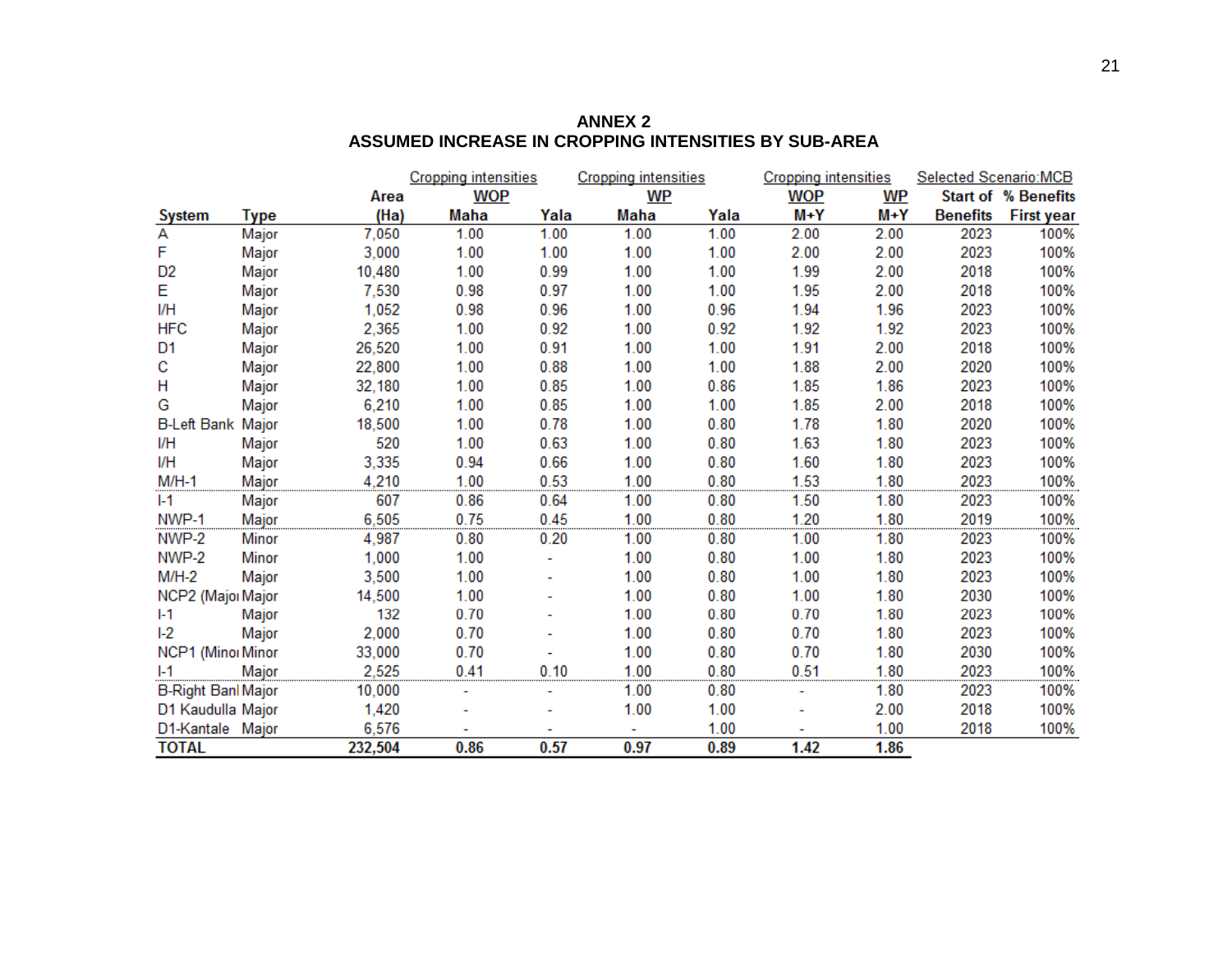### **ANNEX 3 IDENTIFYING THE IMPACT OF IMPROVED IRRIGATION ON PADDY YIELD: AN ECONOMETRIC ANALYSIS**

### **A. Introduction**

A3.1 **Specification of paddy production function.** The Socio Economics and Planning Centre of the Department of Agriculture conducts bi-annual surveys (one in Maha and one in Yala) on the cost of cultivation of major agricultural products. Each survey covers several hundreds of farmers and collects detailed information on yields, type of irrigation, input costs and farm gate prices. This section presents the results of an analysis of the explanatory variables of paddy yields, based on 140 of such surveys undertaken during 2008-2012, representing the results from about 15,000-20,000 interviews. To better understand the relationship between paddy yields and various agricultural inputs, the following Cobb-Douglas production function was estimated:

 $ln(Y_i) = \beta_0 + \beta_1 ln(X_{1it}) + \beta_2 ln(X_{2it}) + \beta_3 ln(X_{3it}) + \beta_4 ln(X_{4it}) + \beta_5 ln(X_{5it}) + \beta_6 ln(X_{6it}) + \beta_7 ln(X_{7it}) +$  $β_8D_{1it}$ +  $β_9D_{2it}$  + u<sub>it</sub>

where ln denotes logarithms to base e and

- Y: output (kg/acre)
- $X_1$ : pre-harvest labor (SLRs/acre)
- $X<sub>2</sub>:$  pre-harvest machinery (SLRs/acre)
- $X_3$ : seed (kg/acre)
- $X_4$ : phosphorous applied (kg/acre)<br> $X_5$ : nitrogen applied (kg/acre)
- 
- $X_5$ : nitrogen applied (kg/acre)<br> $X_6$ : potassium applied (kg/acre
- $X_6$ : potassium applied (kg/acre)<br> $X_7$ : cost of plant protection (SLR
- $X_7$ : cost of plant protection (SLRs/acre)<br> $D_1$ : irrigation (dummy variable: irrigated
- $D_1$ : irrigation (dummy variable: irrigated 1, rainfed 0)<br> $D_2$ : water stress reported (dummy variable: yes 1, no water stress reported (dummy variable: yes 1, no 0)
- u: error term, assumed to be independently and identically distributed
- i: area of observation
- t: year of observation (2008: 0, 2009: 1, 2010: 2, 2011: 3, 2012: 4)
- $\beta_{0.9}$ : coefficients to be estimated

The production function was estimated separately for Maha and Yala, based on survey data for 2008-2012 (a detrended version of the model was also run). In the absence of data on physical inputs related to plant protection and machinery, cost data were used. Because data were available on a per acre basis, and not per plot, the extent of land was not included as a separate input variable.

A3.2 **Summary of estimation procedure.** For both Maha and Yala, 70 observations were available (14 observations per year for 2008-2012). Robust regression models were applied to the data using Stata 13 MP. P-values below 0.05 were considered statistically significant.

A3.3 **Interpretation of estimation results.** For both models (Maha and Yala), coefficients β<sub>0-9</sub> were estimated, including their standard errors and t-statistics. Coefficients from logged independent variables  $(X_{1,2,...,7})$  represent the percentage increase in the dependent variable associated with a 1% increase in the independent variable in its original scale. For unlogged dependent variables ( $D_1$  and  $D_2$ ), 100<sup>\*</sup> the coefficient provides an estimate of the percentage increase in the outcome. The values of these parameters can therefore be used to estimate: (i)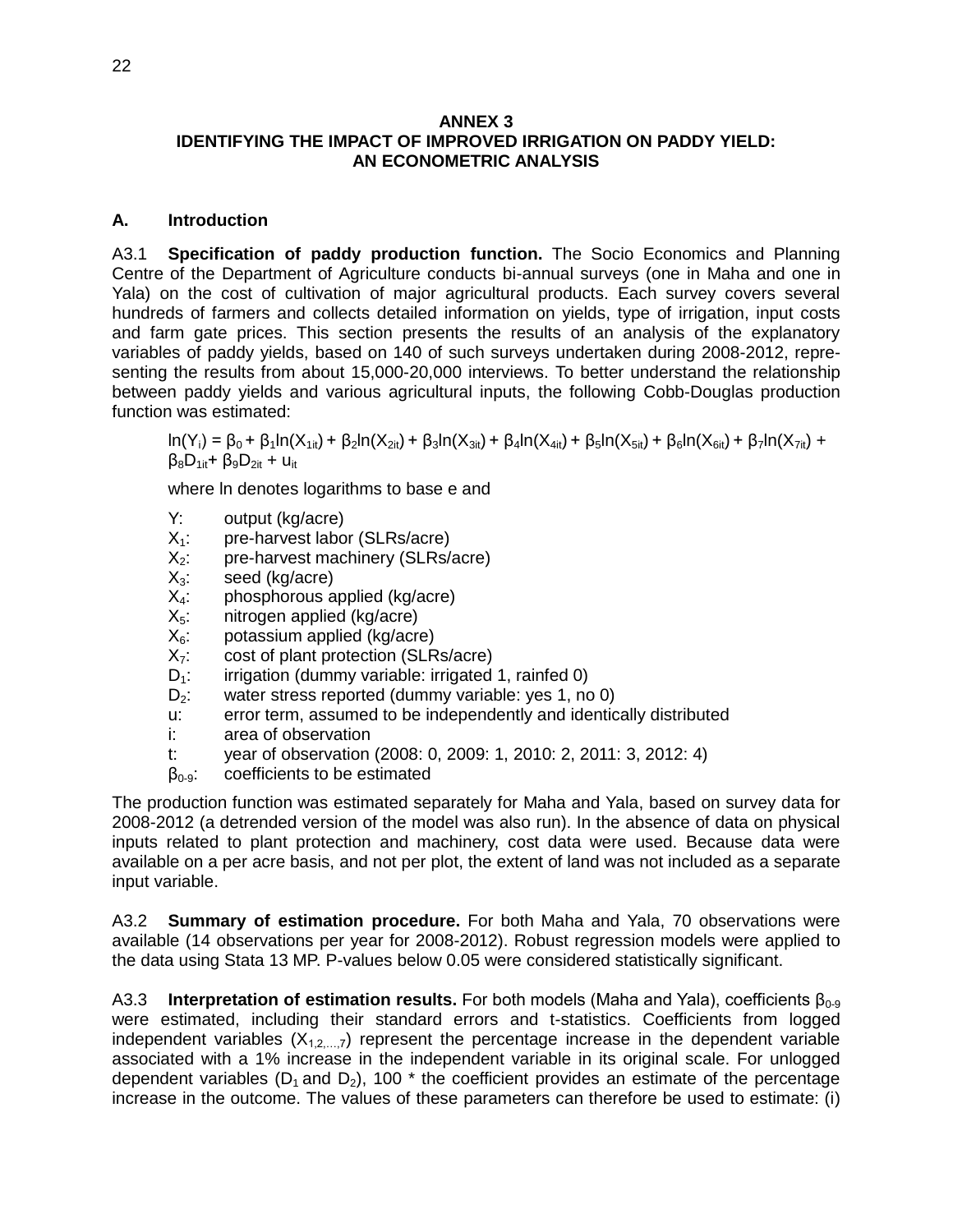the increase in paddy output as a result of moving from rainfed to irrigated agriculture, and (ii) the increase in inputs associated with an estimated increase in output.

## **B. Results**

A3.4 **Yala, adjusted for time trend.** The results of the regression model for the Yala season, adjusted for a time trend, are summarized in Table A3.1. Volume of seed, nitrogen applied and whether or not irrigation was used were all significantly associated with output. The coefficient for seed was 0.299, which indicates that for a 10% increase in seed volume, output increased by 2.99% (t=4.06, p<0.001). Similarly, a 10% increase in the volume of nitrogen applied was associated with a 2.52% increase in output (t=3.46, p=0.001). The coefficient of both inputs was less than 1, which indicates diminishing returns. In areas where irrigation was used the output was 31.8% higher than where it was not ( $t=6.74$ ,  $p<0.001$ ). None of the other factors in the model, i.e. pre-harvest labor, pre-harvest machinery, phosphorus level, potassium level, cost of plant production or presence of water stress were statistically associated with output. There was also no significant trend in production observed over time. The R-squared value was 0.692 meaning that 69.2% of the variation in outcome was explained by the variables in the model.

| <b>Parameter</b> | <b>Variable</b>                        | <b>Beta</b> | se    | t       | p-value |
|------------------|----------------------------------------|-------------|-------|---------|---------|
| $\beta_0$        | Constant                               | 2.856       | 1.432 | 1.99    | 0.051   |
| $\beta_1$        | Pre-harvest labor(log(SLRs/ha))        | $-0.081$    | 0.065 | $-1.24$ | 0.219   |
| $\beta_2$        | Pre-harvest machinery(log( SLRs/ha))   | 0.219       | 0.133 | 1.65    | 0.105   |
| $\beta_3$        | Seed(log(kg/ha))                       | 0.299       | 0.074 | 4.06    | < 0.001 |
| $\beta_4$        | Phosphorus applied(log(kg/ha))         | $-0.071$    | 0.131 | $-0.54$ | 0.592   |
| $\beta_{5}$      | Nitrogen applied(log(kg/ha))           | 0.252       | 0.073 | 3.46    | 0.001   |
| $\beta_6$        | Potassium applied(log(kg/ha))          | 0.132       | 0.077 | 1.71    | 0.093   |
| $\beta_7$        | Cost of plant protection(log(SLRs/ha)) | 0.197       | 0.129 | 1.53    | 0.130   |
| $\beta_8$        | Irrigated                              | 0.318       | 0.047 | 6.74    | < 0.001 |
| $\beta_{9}$      | Water stress reported                  | $-0.035$    | 0.026 | $-1.35$ | 0.183   |
| $\beta_{10}$     | Time                                   | $-0.006$    | 0.012 | $-0.50$ | 0.617   |
|                  | R-squared                              | 0.692       |       |         |         |

**Table A3.1: Estimation of Production Function in Yala, Adjusted for Time Trend**

Source: ADB, based on Socio Economics and Planning Centre of the Department of Agriculture (2008-2012)

A3.5 **Yala, fully adjusted for time.** The analysis within the Yala season was repeated with time fully adjusted for in the model (Table A3.2). The results were similar to the model allowing for a time trend, with the exception of the effect of pre-harvest machinery on output. This effect became statistically significant, and an increase of 10% in the machinery level was associated with a 2.52% increase in level of output (t=2.11, p=0.040). The effect of seed volume, nitrogen volume and irrigation were similar to the previous model with a 10% increase in seed volume associated with 3.22% increase in output  $(t=4.83, p<0.001)$ , nitrogen volume with a 2.59% increase ( $t=4.00$ ,  $p<0.001$ ) and the use of irrigation associated with a 30.7% increase ( $t=7.20$ , p<0.001). Again, the coefficients of seed and nitrogen volumes indicated diminishing returns. Pre-harvest labor, phosphorus volume, potassium volume, the cost of plant protection and water stress were not statistically significantly associated with output. When time was fully adjusted for, the modeled parameters accounted for 71.0% of the variation in output (R-squared=0.710)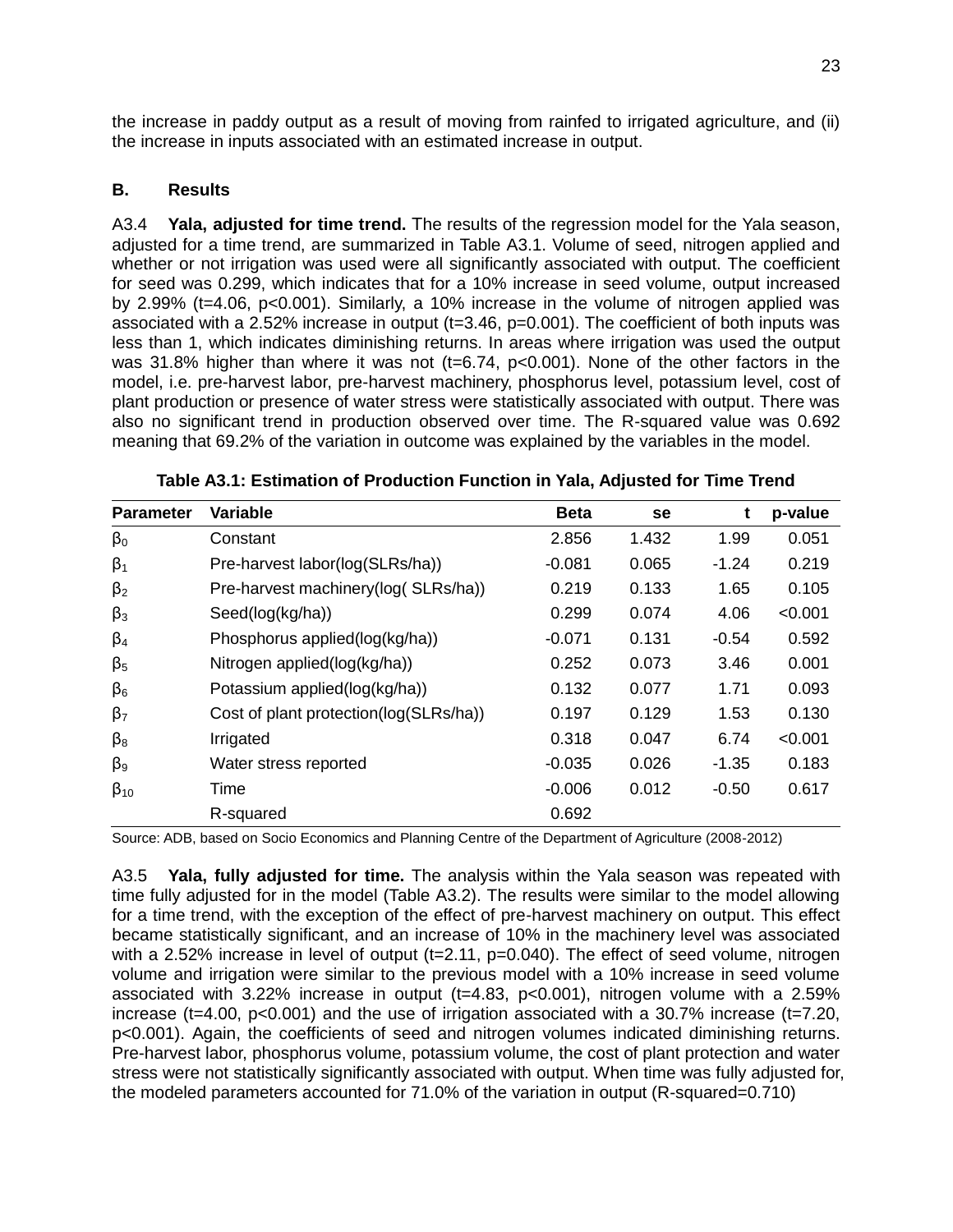| <b>Parameter</b> | Variable                               | <b>Beta</b> | se    | t       | p-value |
|------------------|----------------------------------------|-------------|-------|---------|---------|
| $\beta_0$        | Constant                               | 2.595       | 1.323 | 1.96    | 0.055   |
| $\beta_1$        | Pre-harvest labor(log(SLRs/ha))        | $-0.098$    | 0.059 | $-1.66$ | 0.102   |
| $\beta_2$        | Pre-harvest machinery(log(SLRs/ha))    | 0.252       | 0.120 | 2.11    | 0.040   |
| $\beta_3$        | Seed(log(kg/ha))                       | 0.322       | 0.067 | 4.83    | < 0.001 |
| $\beta_4$        | Phosphorus applied(log(kg/ha))         | $-0.048$    | 0.116 | $-0.42$ | 0.679   |
| $\beta_5$        | Nitrogen applied(log(kg/ha))           | 0.259       | 0.065 | 4.00    | < 0.001 |
| $\beta_6$        | Potassium applied(log(kg/ha))          | 0.092       | 0.070 | 1.31    | 0.195   |
| $\beta_7$        | Cost of plant protection(log(SLRs/ha)) | 0.224       | 0.130 | 1.73    | 0.089   |
| $\beta_8$        | Irrigated                              | 0.307       | 0.043 | 7.2     | < 0.001 |
| $\beta_9$        | Water stress reported                  | $-0.040$    | 0.023 | $-1.73$ | 0.088   |
|                  | Time (ref=2008)                        |             |       |         |         |
| $\beta_{10}$     | 2009                                   | $-0.073$    | 0.036 | $-2.04$ | 0.046   |
| $\beta_{11}$     | 2010                                   | $-0.034$    | 0.041 | $-0.82$ | 0.414   |
| $\beta_{12}$     | 2011                                   | 0.003       | 0.041 | 0.07    | 0.945   |
| $\beta_{13}$     | 2012                                   | $-0.086$    | 0.047 | $-1.84$ | 0.071   |
|                  | R-squared                              | 0.710       |       |         |         |

**Table A3.2: Estimation of Production function in Yala, Fully Adjusted for Time**

Source: ADB, based on Socio Economics and Planning Centre of the Department of Agriculture (2008-2012)

A3.6 **Maha, adjusted for time trend.** The analysis was repeated using data from the Maha season and the results of the model adjusted for an overall time trend (Table A3.3). Pre-harvest machinery, volume of seed, phosphorus and nitrogen and irrigation were significantly associated with output. A 10% increase in pre-harvest machinery was associated with a 6.8% increase in output (t=5.06,  $p < 0.001$ ), see volume with a 3.04% increase (t=4.24,  $p < 0.001$ ), and nitrogen volume with a 4.66% increase (t=4.99, p<0.001). Somewhat surprisingly, increasing phosphorus was associated with a reduction in output, with a 10% increase associated with a reduction of 4.02% (t=-2.69, p=0.009). In areas that were irrigated the output was 35.9% higher in those that were not. There was also a significant time trend (t=-4.04, p<0.001) with the average output decreasing over time by an average of 6.9% per year. The factors in the model accounted for 69.9% of the variation in output in Maha.

A3.7 **Maha, fully adjusted for time.** Finally, the model was applied to the Maha season with time fully adjusted for (Table A3.4). The findings were similar to those from the model adjusted for trend, although phosphorus volume applied became non-significant ( $t = -1.02$ ,  $p = 0.313$ ). A 10% increase in pre-harvest machinery was associated with an increase of 4.72% (t=4.71, p<0.001), a 2.84% increase for seed volume (t=5.14, p<0.001) and 3.56% increase for nitrogen volume ( $t=5.18$ ,  $p<.0.001$ ). In the trend model, the cost of plant production was borderline significant (t=1.91,  $p<0.061$ ) and significant once time was fully accounted for (t=3.28,  $p=0.002$ ) with an increase of 10% associated with an increase in output of 4.0%. In areas that were irrigated the output was on average  $32.1\%$  higher than for areas that were not (t=8.37, p<0.001). Differences in output by year were also observed, with the lowest production occurring in 2011, when it was 48.5% lower than in 2008, the year with the highest production. The modeled parameters accounted for 73.7% of the variation in output.